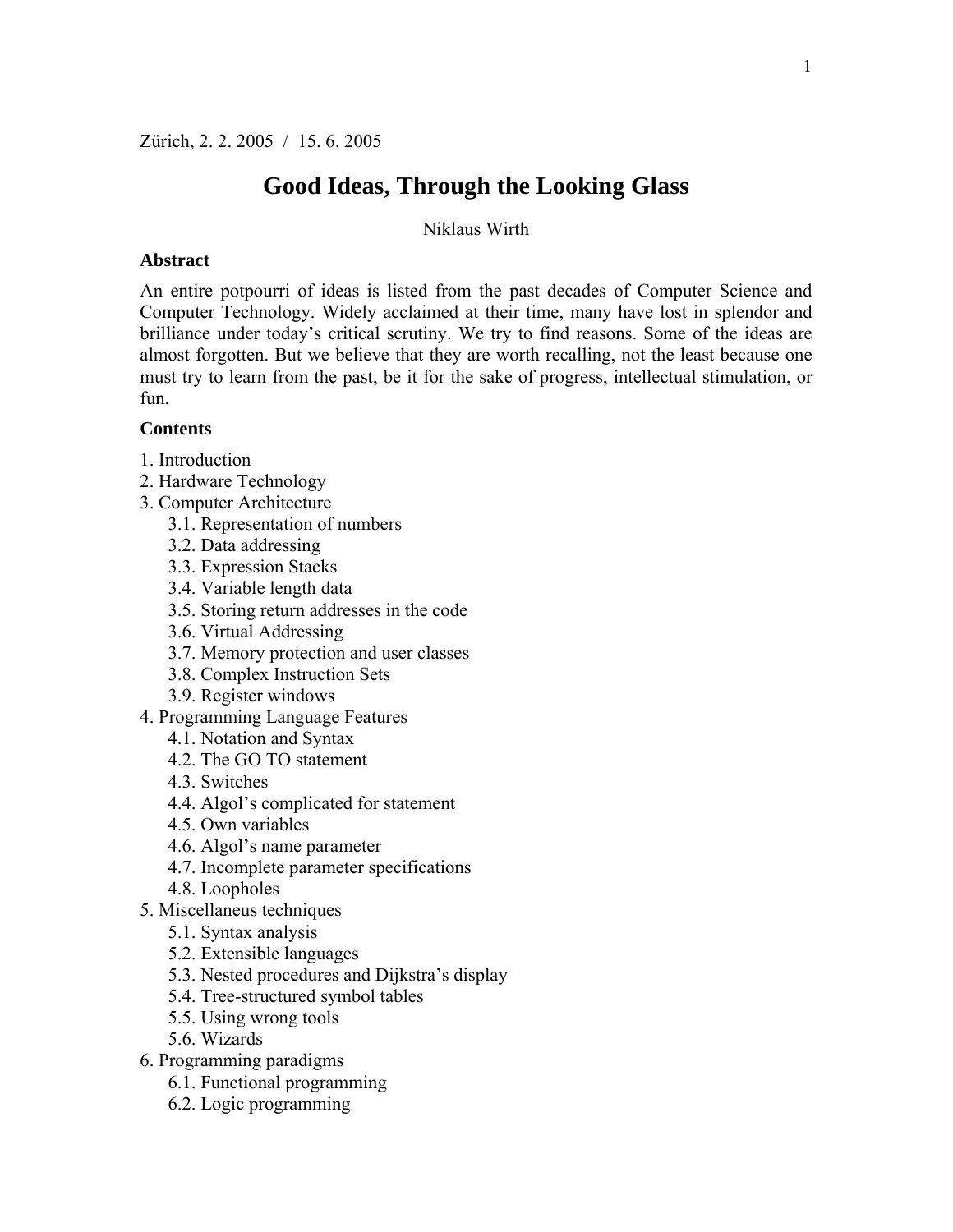- 6.3. Object-oriented programming
- 7. Concluding remarks

# **1. Introduction**

The history of Computing has been driven by many good and original ideas. Not only a few of them turned out to be less brilliant than they appeared at the beginning. In many cases, and this is typical for technology, their importance was reduced by changes in the technological environment. Often also commercial factors influenced the importance of a good idea. And some ideas simply turned out to be less effective and less glorious, when reviewed in retrospect, or seen after proper analysis. Other ideas turned out to be reincarnations of ideas invented earlier and then forgotten, perhaps because they were ahead of their time, perhaps because they had not flattered current fashions and trends. And some ideas were reinvented, although they had already been bad in their first round.

This led me to the idea of collecting a number of such good ideas which turned out to be less than brilliant in retrospect. The motivation to do so has been triggered by a recent talk of Charles Thacker about *Obsolete ideas* – ideas deteriorating by aging. I also rediscovered an article by Don Knuth titled *The dangers of computer-science theory*. Thacker's talk was delivered behind the Chinese Wall, Knuth's in Romania in 1970 behind the Iron Curtain, both safe places against damaging "Western Critique". Particularly Knuth's document with its tongue in cheek attitude encouraged me to write down this collection of stories. No claim is made for its completeness.

The collection starts with a few unsuccessful concepts from the area of computer technology, and then proceeds with questionable ideas in computer architecture. Some of them can well be justified in the context of their time, but are obsolete in the present. Then follows a collection of ideas from the realm of programming languages, particularly from the early proponents. And finally, we mention miscellaneous topics from programming paradigms to software (compiler) technology.

## **2. Hardware Technology**

Speed has always been the prevalent and almost exclusive concern of computer engineers. Refining existing techniques has been one alley to pursue this goal, looking for alternative solutions the other. Some of these searches were unsuccessful, and here are a few of them.

During the times when magnetic core memories were dominant, the idea of the *magnetic bubble memory* appeared. As usual, great hopes were connected to it. It was planned to replace all kinds of mechanically rotating devices, which were the primary sources of troubles and unreliability. Although magnetic bubbles would still rotate in a magnetic field within a ferrite material, there would be no mechanically moving part. Like disks, they were a serial device. But they never achieved sufficient capacity, and the progress in disk technology was such that not only capacity, but also the speed of the bubbles became inferior. The idea was quietly buried after a few years of research.

A new technology that kept high hopes alive over decades was that of *cryogenic devices*, particularly in the domain of supercomputers. Ultra high switching speeds were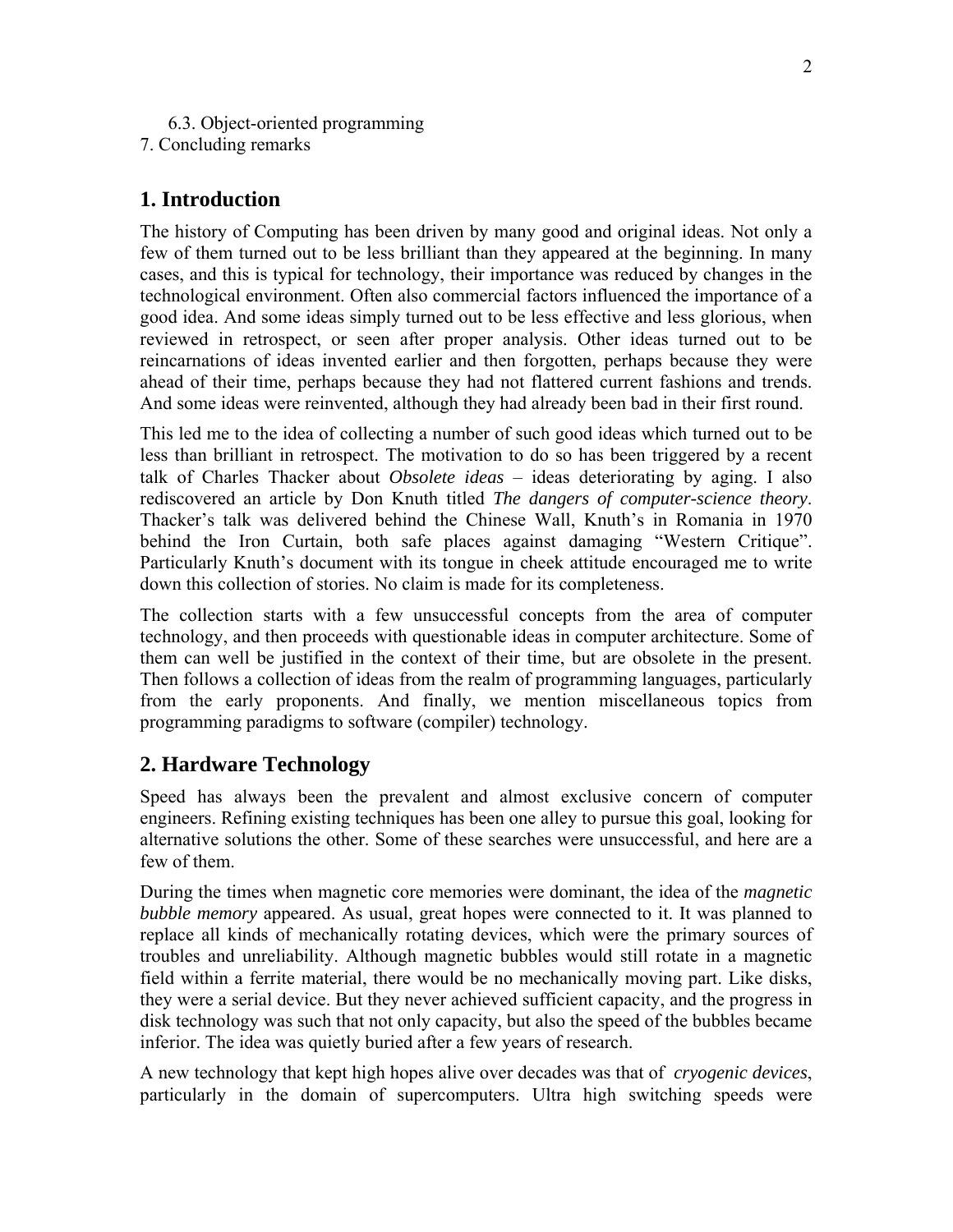promised, but the effort to operate large computing equipment at temperature close to absolute zero was prohibitive. The appearance of personal computers working on your table let cryogenic dreams either evaporate or freeze.

Then there was the idea of using *tunnel diodes* in place of transistors as switching and memory elements. The tunnel diode (so named because of its reliance on a quantum effect of electrons passing over an energy barrier without having the necessary energy) has a peculiar characteristic with a negative segment. This allows it to assume two stable states. The tunnel diode is a germanium device and has no counterpart on the basis of silicon. This made it work over a relatively narrow temperature range only. Silicon transistors became faster and cheaper at a rate that let researchers forget the tunnel diode.

The same phenomenal progress in silicon transistor fabrication never let gallium-arsenide transistors live up to the high expectations with which they were introduced. Silican bears the inherent advantage that its own oxyde is an ideal insulator, thus simplifying fabrication processes. Other materials such as gallium-arsenide – the 3-5 technology in general - are now rarely used in computer technology, but have their application in the niche of very high frequency communication.

It now even appears that the once dominant bipolar transistor is counting its days, as field effect transistors become ever faster, smaller and cheaper, because it has become possible to grow extremely thin oxyde layers (gates). However, this does not mean that the bipolar transistor had been a bad idea.

# **3. Computer Architecture**

## **3.1. Representation of Numbers**

A rewarding area for finding "good" ideas is that of computer architecture. A fundamental issue at the time was the choice of representation of numbers*,* in particular integers. The key question was the choice of their base. Virtually all early computers, with the exception of Konrad Zuse's, featured base 10, that is, a representation by decimal digits, just as everybody was used to and had learnt in school.

However, it is clear that a binary representation with binary digits is much more economical. An integer *n* requires  $log_{10}(n)$  decimal digits in decimal and  $log_2(n)$  binary digits (bits) in binary representation. Because a decimal digit requires 4 bits, decimal representation requires about 20% more storage than binary, showing the clear advantage of the binary form. Yet, the decimal representation was retained for a long time, and even persists today in the form of library modules.

The reason is that people insisted in believing that all computations must be accurate. However, errors occur through rounding, for example after division. The effects of rounding may differ depending of the number representation, and a binary computer may yield different results than a decimal computer. Because traditionally financial transaction – and that is where accuracy matters! – were computed by hand with decimal arthmetic, it was felt that computers should produce the same results in all cases, in other words, commit the same errors.

Although the binary form will in general yield more accurate results, the decimal form remained the preferred form in financial applications, as a decimal result can easily be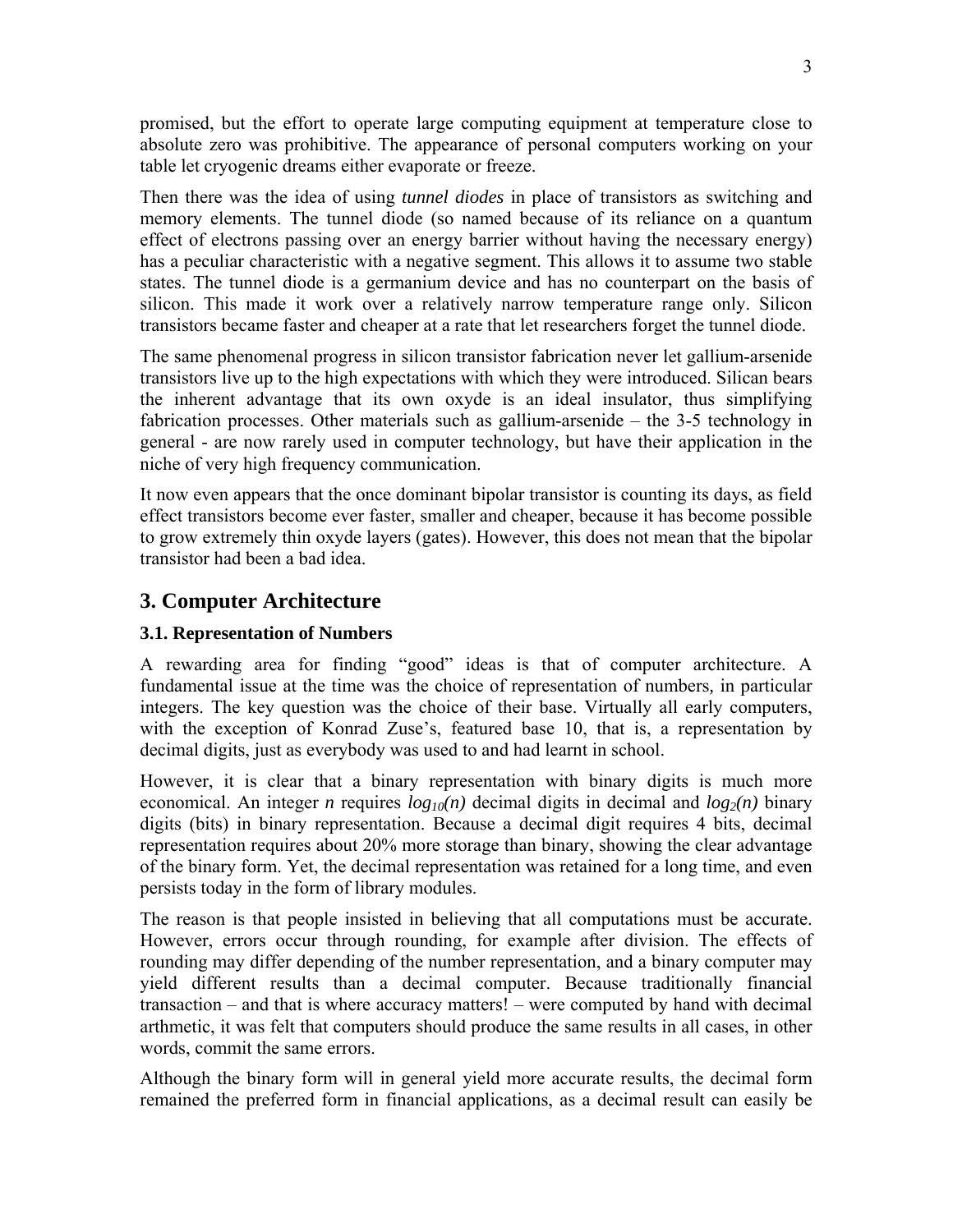hand-checked if required. Although perhaps understandable, this was clearly a conservative idea. It is worth mentioning that until the advent of the IBM System 360 in 1964, which featured both, binary and decimal arithmetic, manufacturers of large computers kept two lines of products, namely binary computers for their scientific customers, and decimal computers for their commercial customers. A costly practice!

In early computers, integers were represented by their magnitude and a separate sign bit. In machines which relied on sequential addition digit by digit, the sign was placed at the low end in order to be read first. When bit parallel processing became possible, the sign was placed at the high end, again in analogy to the notation commonly used on paper. However, using a sign-magnitude representation was a bad idea, because addition requires different circuits for positive and negative numbers. Representing negative integers by their complement was evidently a far superior solution, because addition and subtraction could now be handled by the same circuit. Some designers chose 1's complement, where  $-n$  was obtained from *n* by simply inverting all bits, some chose 2's complement, where *–n* is obtained by inverting all bits and then adding 1. The former has the drawback of featuring two forms for zero (0…0 and 1…1). This is nasty, particularly if available comparison instructions are inadequate. For example, in the CDC 6000 computers, there existed an instruction testing for zero, recognizing both forms correctly, but an instruction testing the sign bit only, classifying 1…1 as a negative number, making comparisons unnecessarily complicated. This was a case of inadequate design, revealing 1's complement as a bad idea. Today, all computers use 2's complement arithmetic.

| decimal                     | 2's complement | 1's complement |
|-----------------------------|----------------|----------------|
| $\mathcal{D}_{\mathcal{L}}$ | 010            | 010            |
|                             | 001            | 001            |
| $\theta$                    | 000            | 000 or 111     |
| $-1$                        | 111            | 110            |
| $\cdot$                     | 110            | 101            |

Numbers with fractional parts can be represented by fixed or floating point forms. Today, hardware usually features floating-point arithmetic, that is, a representation of a number *x* by two integers, an exponent *e* and a mantissa *m*, such that  $\bar{x} = B^e \times m$ . For some time, there was discussion about which exponent base *B* should be chosen. The Burroughs B5000 introduced  $B = 8$ , and the IBM 360 used  $B = 16$ , both in 1964, in contrast to the conventional  $B = 2$ . The intention was to save space through a smaller exponent range, and to accelerate normalization, because shifts occur in larger steps of 3 (or 4) bit positions only. This, however, turned out to be a bad idea, as it aggravated the effects of rounding. As a consequence, it was possible to find values x and y for the IBM 360, such that, for some small, positive  $\varepsilon$ ,  $(x+\varepsilon)\times(y+\varepsilon) < (x \times y)$ . Multiplication had lost its monotonicity! Such a multiplication is unreliable and potentially dangerous.

#### **3.2. Data addressing**

Instructions of the earliest computers consisted simply of an operation code and an absolute address (or a literal value) as parameter. This made self-modification by the program unavoidable. For example, if numbers stored in consecutive memory cells had to be added in a loop, the address of the add instruction had to be modified in each step by adding 1 to it. Although the possibility of program modification at run-time was heralded as one of the great consequences of John von Neumann's profound idea of storing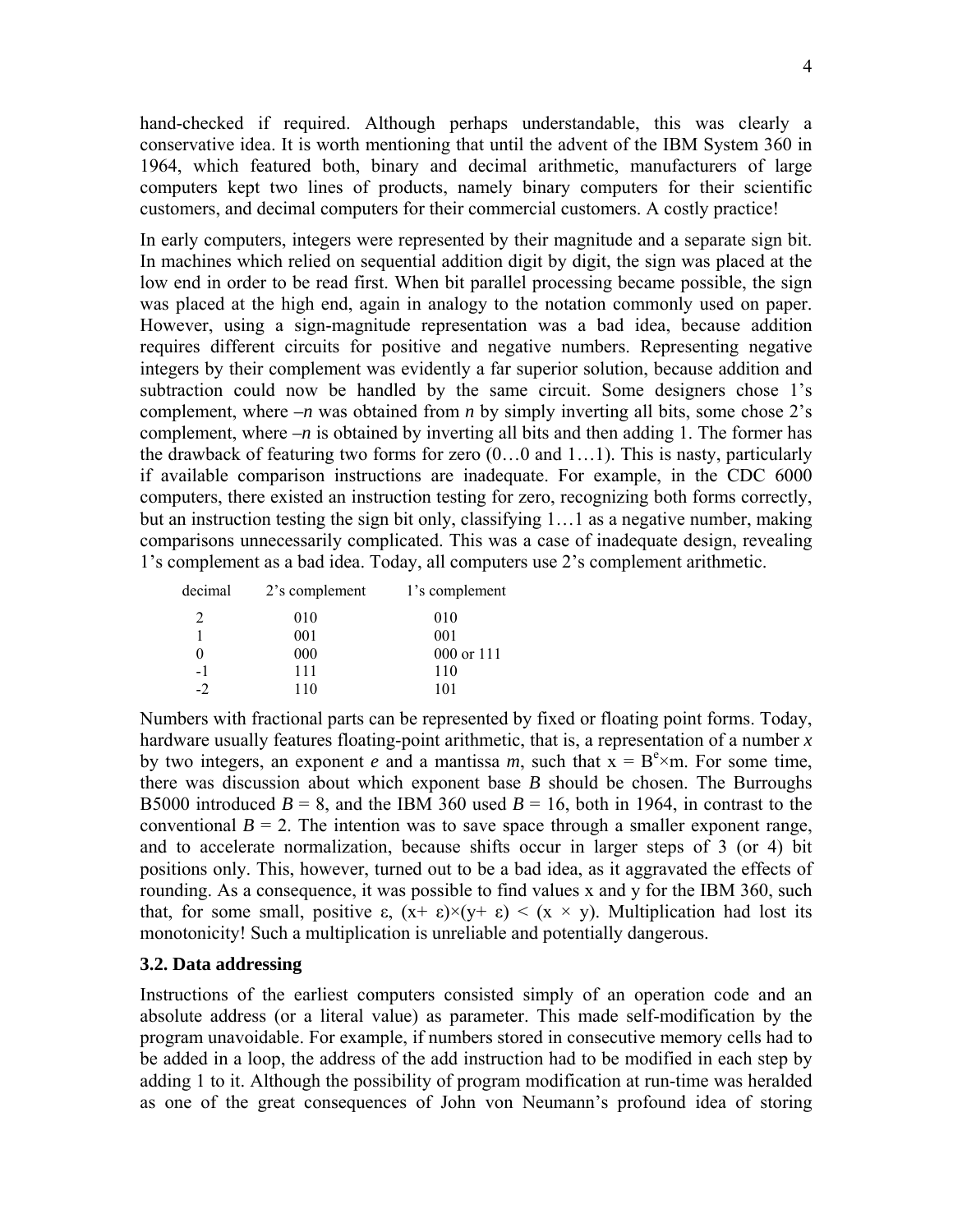program and data in the same memory, it quickly turned out to enable a dangerous technique and to constitute an unlimited source of pitfalls. Program code must remain untouched, if the search for errors was not to become a nightmere. Program's selfmodification was recognized as an extremely bad idea.

The solution was to introduce another addressing mode which allowed one to treat an address as a piece of variable data rather than (a part of) an instruction in the program, which would better be left untouched. The solution was *indirect addressin*g and modifying the directly addressed address (a data word) only. Although this removed the danger of program self-modification, and although it remained a common feature of most computers until the mid 1970s, it should be considered in retrospect as a questionable idea. After all, it required two memory accesses for each data access, and hence caused a considerable slow-down of the computation.

The situation was made worse by the "clever" idea of *multi-level indirection*. The data accessed would indicate with a bit, whether the referenced word was the desired data, or whether it was another (possibly again indirect) address. Such machines (e.g. HP 2116) were easily brought to a standstill by specifying a loop of indirect addresses.

The solution lay in the introduction of *index registers*. To the address constant in the instruction would be added the value stored in an index register. This required the addition of a few index registers (and an adder) to the accumulator of the arithmetic unit. The IBM 360 merged them all into a single register bank, as is now customary.

A peculiar arrangement was used by the CDC 6000 computers: Instructions directly referred to registers only, of which there were 3 banks: 60-bit data (X) registers, 18-bit address (A) registers, and 18-bit index (B) registers. Memory access was implicitly evoked by every reference to an A-register (whose value was modified by adding the value of a B-register). The odd thing was that references to  $A0 - A5$  implied the fetching of the addressed memory location into the corresponding  $X0 - X5$  register, whereas a reference to A6 or A7 implied the storing of X6 or X7. Although this arrangement did not cause any great problems, it is in retrospect fair to classify it as a mediocre idea, because a register number determines the operation performed, i.e. the direction of data transfer. Apart from this, the CDC 6000 featured several excellent ideas, primarily its simplicity. It can truly be called the first RISC machine, although it was designed by S. Cray in 1962, well before this term became coined around 1980.

A much more sophisticated addressing scheme was invented with the Borroughs B5000 machine. We refer to its descriptor scheme, primarily used to denote arrays. A so-called *data descriptor* was essentially an indirect address, but in addition also contained index bounds to be checked at access–time. Although automatic index checking was an excellent and almost visionary facility, the descriptor scheme was a questionable idea, because matrices (multi-dimensional arrays) required a descriptor of an array of descriptors, one for each row (or column) of the matrix. Every n-dimensional matrix access required an n-times indirection. The scheme evidently did not only slow down access due to its indirection, but also required additional rows of descriptors. Nevertheless, the poor idea was adopted by the designers of Java in 1995 and of  $C\#$  in 2000.

### **3.3. Expression Stacks**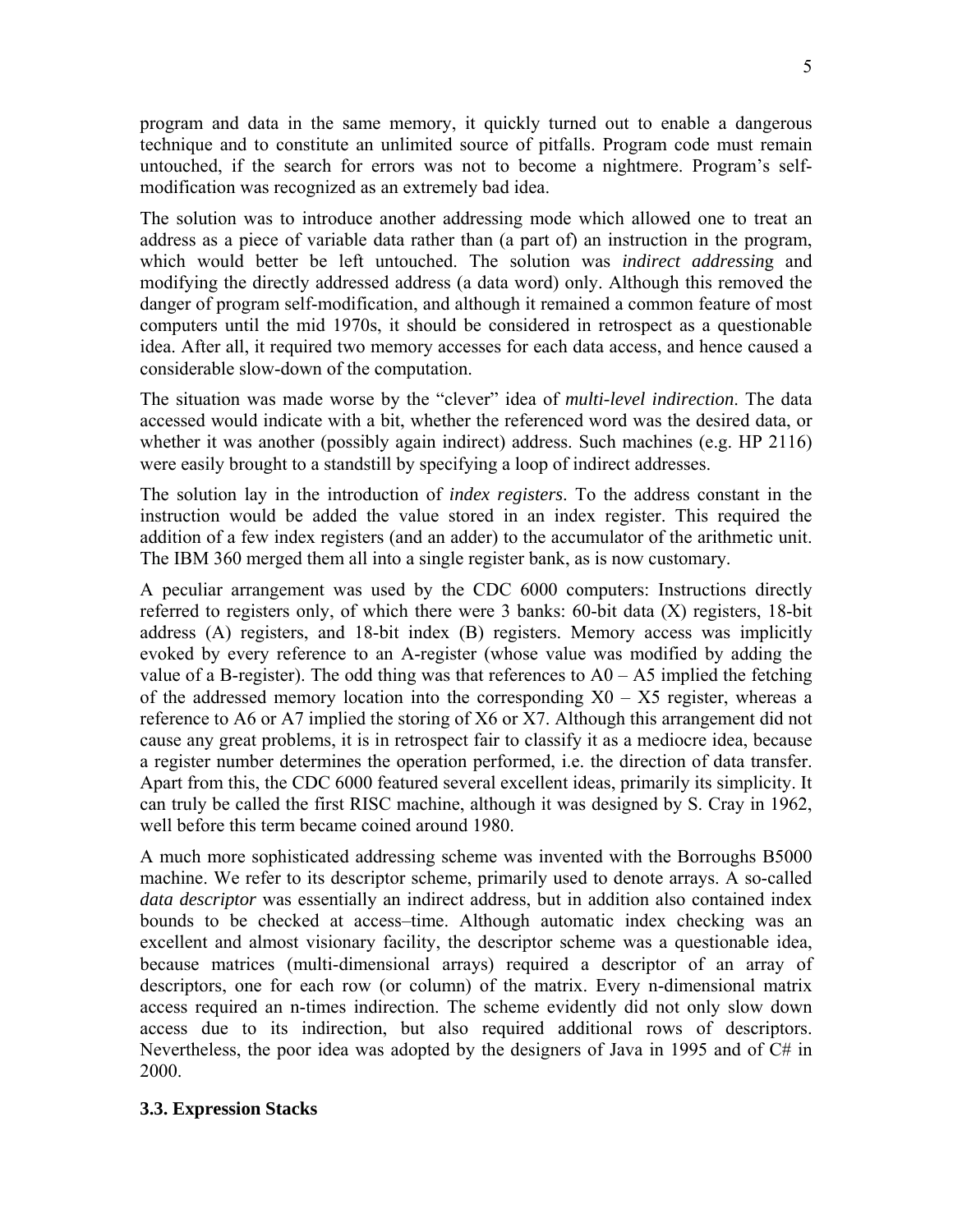The language Algol 60 not only had a profound influence on the development of further programming languages, but - to a much more limited extent – also on computer architecture. This should not be surprising, as language, compiler and computer form an inextricable complex.

The first topic to be mentioned in this connection is the evaluation of expressions which, in Algol, could be of arbitrary complexity, with subexpressions being parenthesized and operators having their individual binding strengths. Results of subexpressions have to be stored temporarily. As an example, take the expression

 $(a/b) + ((c+d)*(c-d))$ 

It would be evaluated in the following steps yielding temporary results *t1 … t4*:

t1 :=  $a/b$ ; t2 :=  $c+d$ ; t3 :=  $c-d$ ; t4 :=  $t2*t3$ ; x :=  $t1 + t4$ 

F. L. Bauer and E. W. Dijkstra independently proposed a scheme for the evaluation of arbitrary expressions. They noticed that when evaluating from left to right, obeying priority rules and parentheses, the last item stored is always the first to be needed. It therefore could conveniently be placed in a push-down list (a stack):

$$
t1 := a/b
$$
;  $t2 := c+d$ ;  $t3 := c-d$ ;  $t2 := t2*t3$ ;  $x := t1 + t2$ 

It was a straight forward idea to implement this simple strategy using a register bank, with the addition of an implicit up/down counter holding the index of the top register. Such a stack reduced the number of memory accesses and avoided the explicit identification of individual registers in the instructions. In short, stack computers seemed to be an excellent idea. The scheme was implemented by the English Electric KDF-9 and the Borroughs B-5000 computers. It obviously added to their hardware complexity.

How deep should such a stack be? After all, registers were expensive resources. The B-5000 chose to use 2 registers only, and an automatic pushdown into memory, if more than two intermediate results had to be stored. This seemed reasonable. As Knuth had pointed out in an analysis of many Fortran programs, the overwhelming majority of expressions required only 1 or 2 registers. Still, the idea of an expression stack proved to be rather questionable, particularly after the advent of architectures with register banks in the mid 1960s. Now simplicity of compilation was sacrificed for any gain in execution speed. The stack organization had restricted the use of a scarce resource to a fixed strategy. But now sophisticated compilation algorithms proved to utilize registers in a more economical way, given the flexibility of specifying individual registers in each **instruction** 

### **3.4. Variable length data**

Computers oriented towards the data processing market typically featured decimal arithmetic, and also provisions for variable length data. Both texts (strings) and numbers (decimal digits) are predominant in these applications. The IBM 1401 has been clearly oriented towards string processing, and it was manufactured in very large quantities. It featured not an 8-bit word length – the prevalent character size in those times was 6 bits! - but a 9-bit byte (the word *byte* was not yet common either before 1964). One of the bits in each word served to mark the end of the string or number, and it was called the *stop-*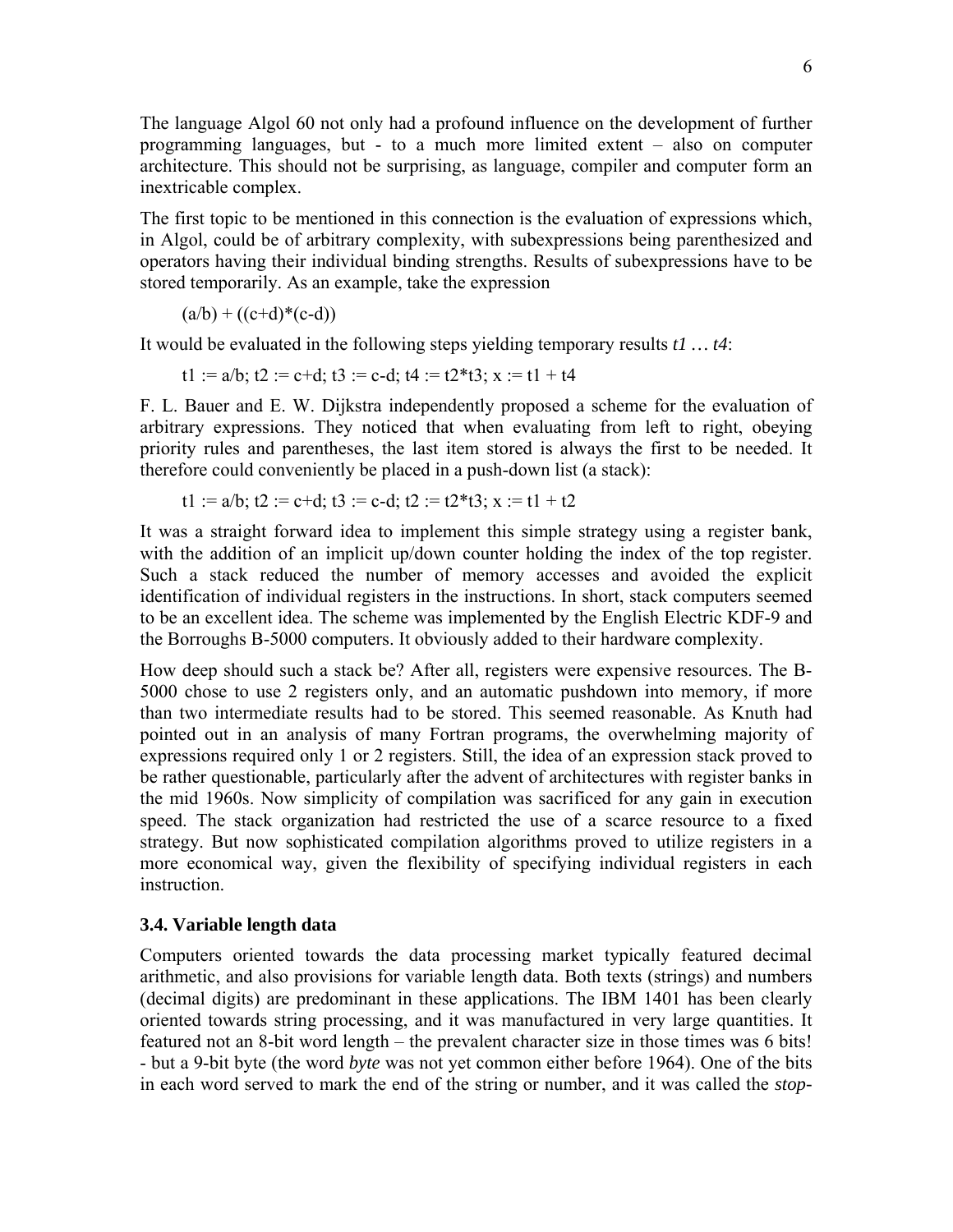*bit*. Instructions for moving, adding, comparing and translating would process byte after byte sequentially and terminate when encountering a stop-bit.

This solution of treating variable length data seems to be a fairly bad idea. After all, it "wastes" 11% of storage for stop-bits, whether needed or not. Later computers let this problem be solved by software without hardware support. Typically, either the end of a string is marked by a zero byte, or the first byte indicates the length. Also here, the information about length requires storage, but only for strings, and not for every byte in the store.

### **3.5. Storing return addresses in the code**

The subroutine jump instruction, invented by D. Wheeler, deposits the program counter value in a place, from where it is restored upon termination of the subroutine. The question is: "Where is that location to be?" In several computers, particularly minicomputers, but also the CDC 6000 main frame, a jump instruction to location *d* would deposit the return address at *d*, and then continue execution at location *d+1*:

 $mcm[d] := PC+1$ ;  $PC := d+1$ 

This was definitely a bad idea for at least two reasons. First, it prevented a subroutine to be called recursively. Recursion was introduced by Algol and caused much controversy, because *procedure calls*, as subroutine calls were now called, could no longer be handled in this simple way, because a recursive call would overwrite the return address of the previous call. Hence, the return address had to be fetched from the fixed place dictated by the hardware and redeposited in a place unique to the particular incarnation of the recursive procedure. This "overhead" appeared to be unacceptable to many computer designers as well as users, and hence they resorted to declare recursion as undesirable, useless and forbidden. They did not want to notice that the difficulty arose because of their inadequate call instruction.

The second reason why this solution was a bad idea is that it prevented multiprocessing. Each concurrent process had to use its own copy of the code. This is a simple result from the mistake of not keeping program code and data separated. We leave aside the question of what would happen if an interrupt occurs after depositing PC and before reloading the PC register.

Some later hardware designs, notably the RISC architectures of the 1990s, accommodated recursive procedure calls by introducing specific registers dedicated to stack addressing, and to deposit return addresses relative to their value. We shall return to this topic later, but merely mention here that depositing the return address in one of the general purpose registers (presuming the availability of a register bank) is probably the best idea, because it leaves the freedom of choice to the compiler designer while keeping the basic subroutine instruction as efficient as possible.

### **3.6. Virtual addressing**

Just as compiler designers had asked hardware architects to provide features catering to their needs, so did operating system designers put forward their favorite ideas. Such wishes appeared with the advent of multi-processing and time-sharing, the concepts that gave birth to operating systems in general. The guiding idea was to use the processor in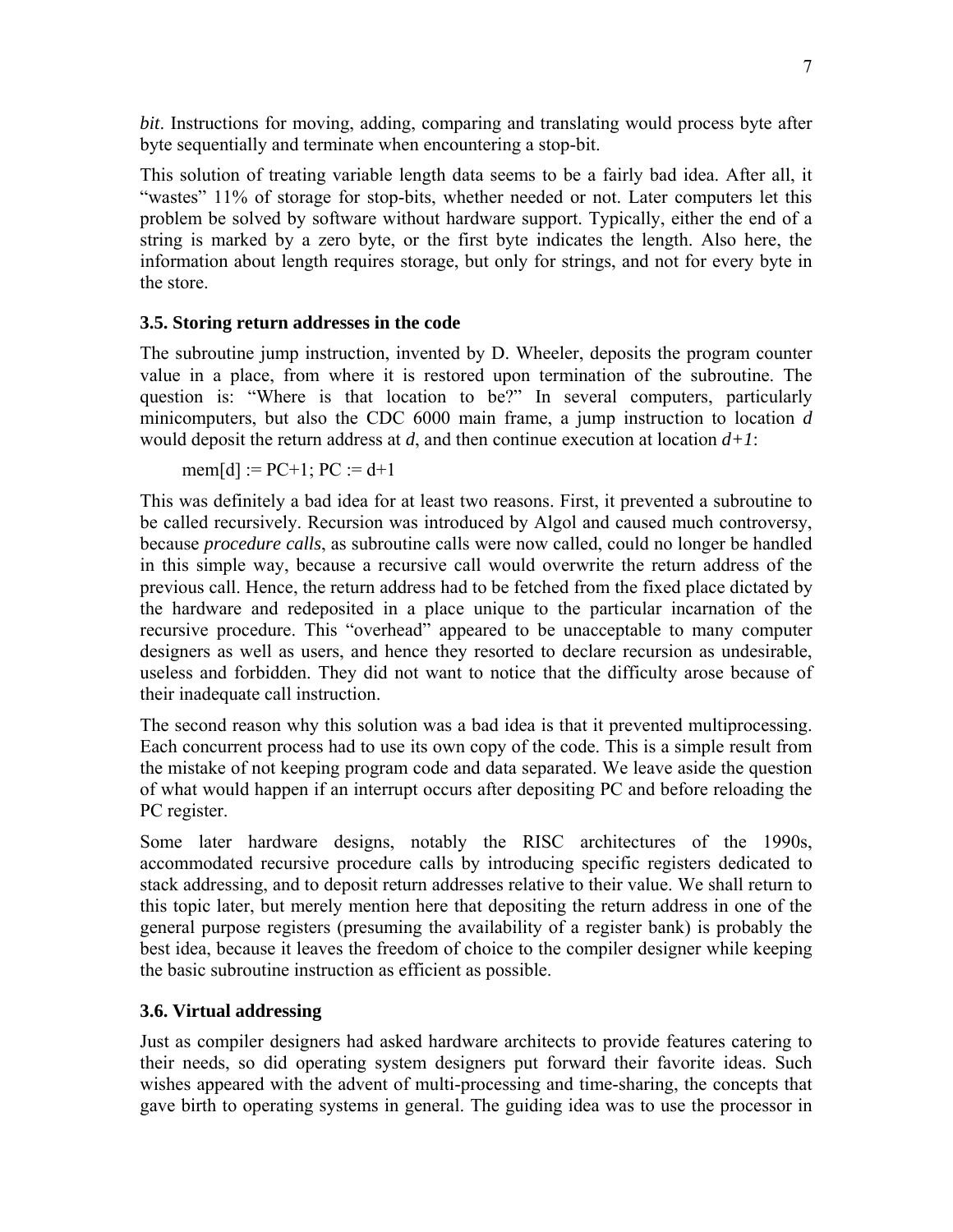an optimal way, switching it to another program as soon as the one under execution would be blocked by, for example, an input or output operation. The various programs were thereby executed in interleaved pieces, quasi concurrently. As a consequence, requests for memory allocation (and release) occurred in an unpredictable, arbitrary sequence. Yet, individual programs were compiled under the premise of a linear address space, a contiguous memory block. Worse, physical memory would typically not be large enough to accommodate sufficiently many processes to make multi-processing beneficial.

The clever solution out of this dilemma was found in indirect addressing, this time hidden from the programmer. Memory would be subdivided into blocks or pages of fixed length (a power of 2). A (virtual) address would be mapped into a physical address by using a page table. As a consequence, individual pages could be placed anywhere in store and, although spread out, would appear as a contiguous area. Even better, pages not finding their slot in memory could be out placed in the backyard, on large disks. A bit in the respective page table entry would indicate, whether the data were currently on disk or in main memory.

This clever and complex scheme was useful in its time. But it displayed its difficulties and problems. It practically required all modern hardware to feature page tables and address mapping, and to hide the cost of indirect addressing – not to speak of disposing and restoring pages on disk in unpredictable moments – from the unsuspecting user. Even today, most processors use page mapping, and most operating systems work in the multiuser mode. But today it has become a questionable idea, because semiconductor memories have become so large, that the trick of mapping and outplacing is no longer beneficial. Yet, the overhead of indirect addressing and the complex mechanism still remain with us.

Ironically, the mechamism of virtual addressing keeps being used for a purpose for which it had never been intended: Trapping references to non-existant objects, against use of NIL pointers. NIL is represented by 0, and the page at address 0 is never allocated. this dirty trick is a misuse of the heavy virtual addressing scheme, and it should have been solved in a straight-forward way.

### **3.7. Memory protection and user classes**

There is one concept which at first sight may still justify the mapping mechanism: *Protection.* Every system allowing several concurrent users must provide a safeguard against mutual interferences. Mutual protection of program and data of one user from the other users must be guaranteed. Such a scheme inherently requires a distinction between users with different rights, called privileges. In principle, two classes suffice, one for the "regular" user programs subjected to access restrictions, and the other for a "supervisor" program with unlimited access rights in order to be able to allocate and mark memory blocks to new user programs and to recycle them after a program had terminated. If a user program tried to access memory beyond its allocated part, presumably because of an error, then it would be trapped and control returned to the supervisor program which, supposedly, was free of errors. Access rights were easily registered in page tables.

On closer inspection one realizes that the need for protection and classes of programs arises from the fact that programs are possibly erroneous in the sense of issuing requests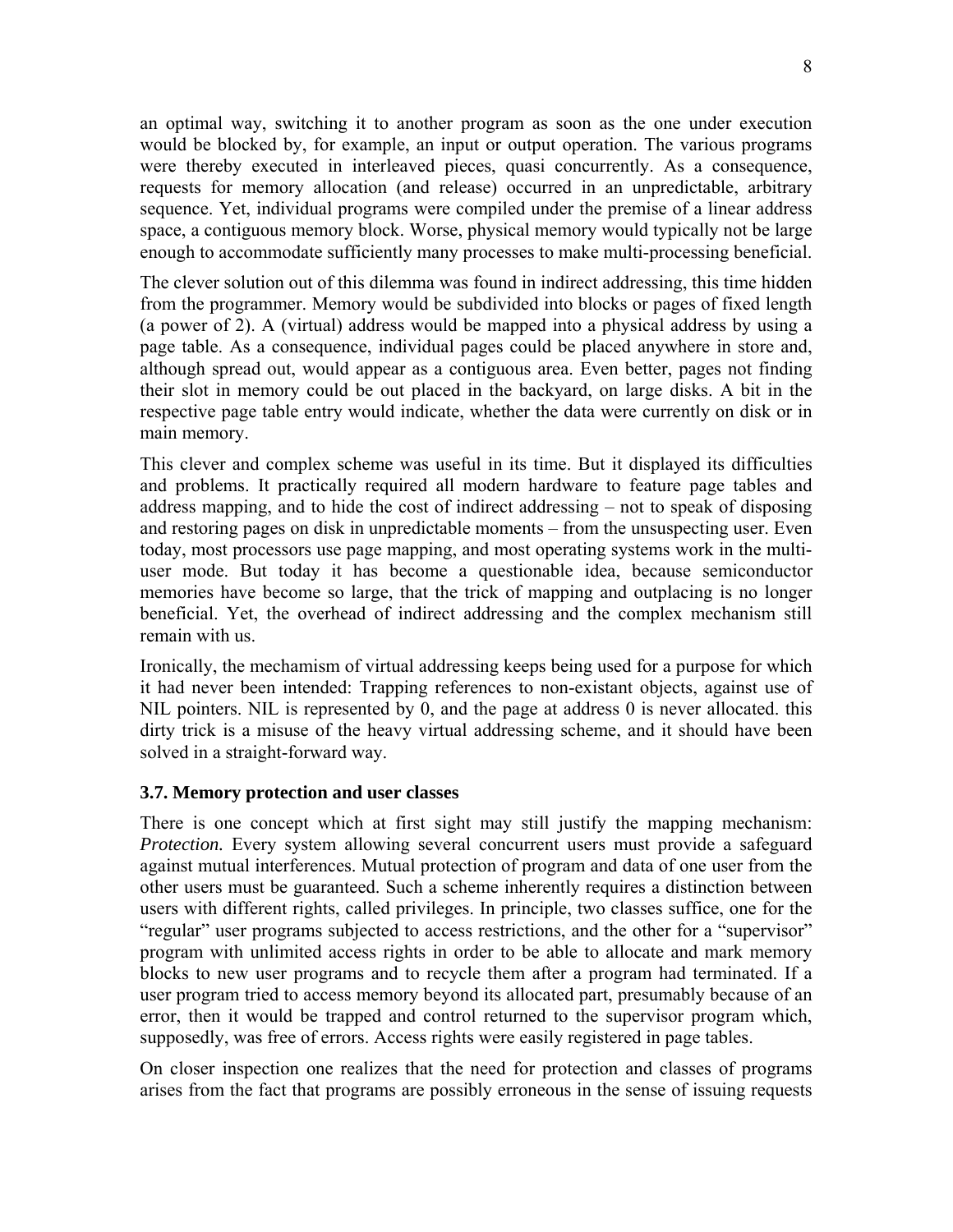for memory outside their allocated memory space, or accessing devices that should not be directly manipulated. If all programs were written in a proper programming language, this should not even be possible, because – if the language is correctly implemented – no reference to resources not named in the program would be possible. Protection must be implicit in compiled programs; it should be guaranteed by software.

Readers who doubt the sensibility of this postulate, must be reminded that modern programming systems rely on automatic garbage collection for storage management. A garbage collector requires exactly the same access safety as a multi-user system does. Without this safety, a garbage collector may destroy "accidentally" any information even in a single-user system at any moment. A truly safe system would have to require that all code be produced by correct compilers, and that they and all generated code would be immutable. We notice that this requirement almost completely renounces von Neumann's glorious idea of programs being accessible as data in their common store.

Hence, hardware protection appears as a crutch, covering only a small part of possible transgressions, and dispensable if software were implemented safely. It appears now as having been a good idea at its time that should have been superceded in the meantime.

### **3.8. Complex Instruction Sets**

Early computers featured small sets of simple instructions, because they had to operate with a minimal amount of expensive circuitry. With hardware getting cheaper, the temptation rose to incorporate instructions of a more complicated nature, such as conditional jumps with three targets, instructions that incremented, compared, and conditionally branched all in one, or complex move and translate operations. With the advent of high-level languages, the desire arose to accommodate certain language constructs with correspondingly tailored instructions. A good example is Algol's **for** statement, or instructions for (recursive) procedure calls. Feature-tailored instructions were a smart idea, because they contributed to code density, which was important at a time when memory was a scarce resource, consisting of 64 KByte or less.

This trend had set in as early as 1963. The Burroughs B5000 machine not only accommodated many complicated features of Algol – more about it later – but it combined a scientific computer with a character string machine, it included two computers with different instruction sets. Such an extravagance had become possible with the technique of microprograms stored in fast read-only memories. This feature also made the idea of a computer family feasible: The IBM Series 360 consisted of a set of computers, all with the same instruction set and architecture, at least as far as it was visible to a programmer. However, internally the individuals differed vastly. The low-end machines were microprogrammed, the genuine hardware executing a short microprogram interpreting the instruction code. The high-end machines, however, implemented all instructions directly. This technology continued with single-chip microprocessors like Intel's 8086, Motorola's 68000, and National's 32000.

The NS processor is a fine example featuring a complex instructions set (CISC). Congealing frequent instruction patterns into a single instruction improved code density by a significant factor and reduced the number of memory accesses, increasing execution speed.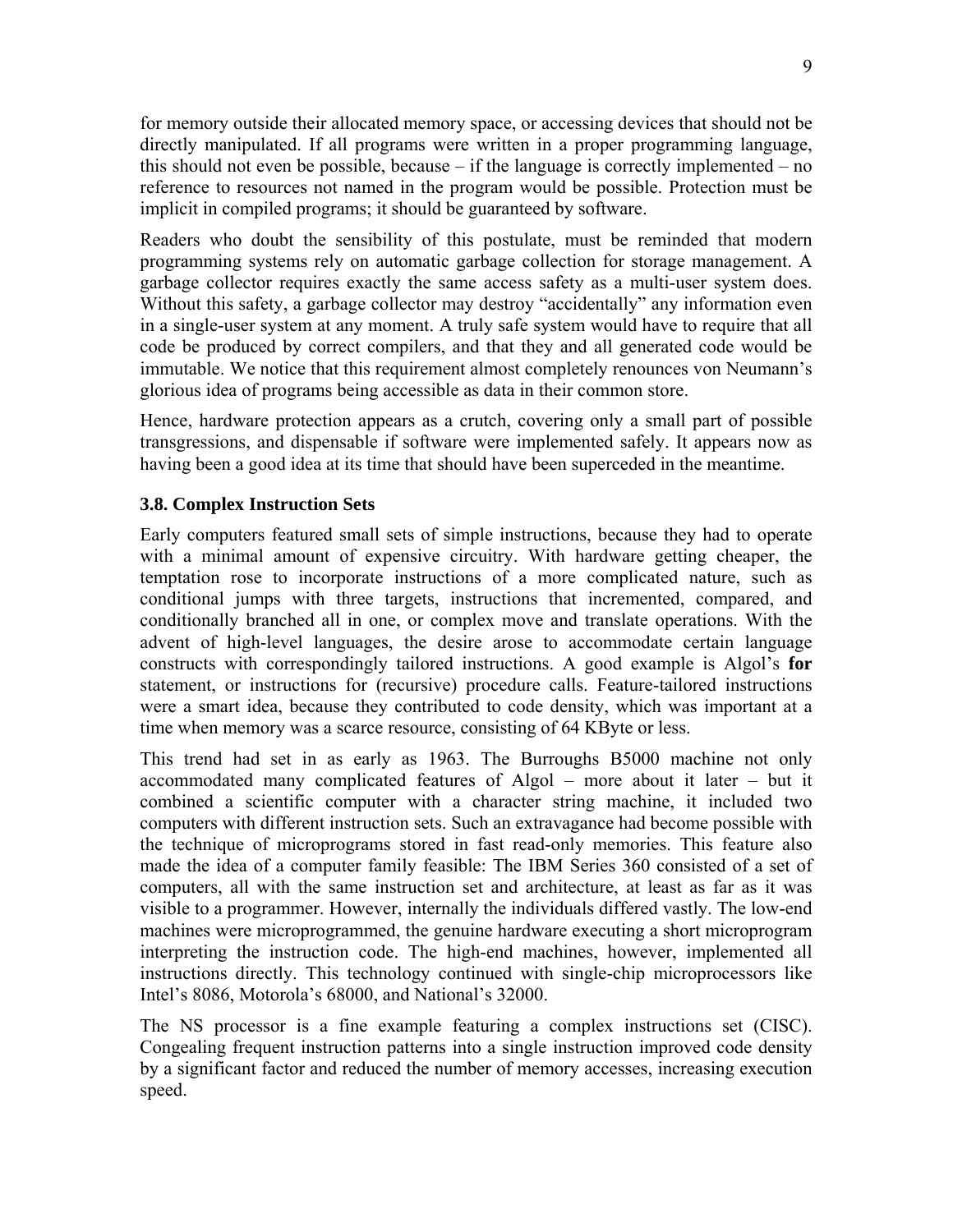The NS processor accommodated, for example, the new concept of module and separate compilation with an appropriate call instruction. Code segments were linked when loaded, the compiler having provided tables with linking information. It is certainly a good idea to minimize the number of linking operations, which replace references to the link tables by adsolute addresses. The scheme, which simplifies the task of the linker, leads to the following storage organization for every module.



Fig. 1. Module layout in store

A dedicated register MOD points to the descriptor of module M, which contains the procedure P currently being under execution. Register PC is the regular program counter. Register SB contain the address of M's data segment, containing M's static, global variables. All these registers change their values, whenever an external procedure is called. To speed up this process, the processor offers the CXP (call external proceure) in addition to the regular BSR (branch subroutine). Of course, also a paor of corresponding returns is available: RXP, RTS.

Assume now that a procedure P in a module M is to be activated. The CXP instruction's parameter d specifies the entry in the current link table. From this is obtained the address of M's descriptor, and also the offset of P within M's code segment. from the descriptor, then, the address of M's data segment is obtained and loaded into SB. All this with a single, short instruction! However, what had been gained in linking simplicity and in code density, must be paid somewhere, namely by an increased number of indirect references, and, incidentally, by additional hardware, the MOD and SB registers.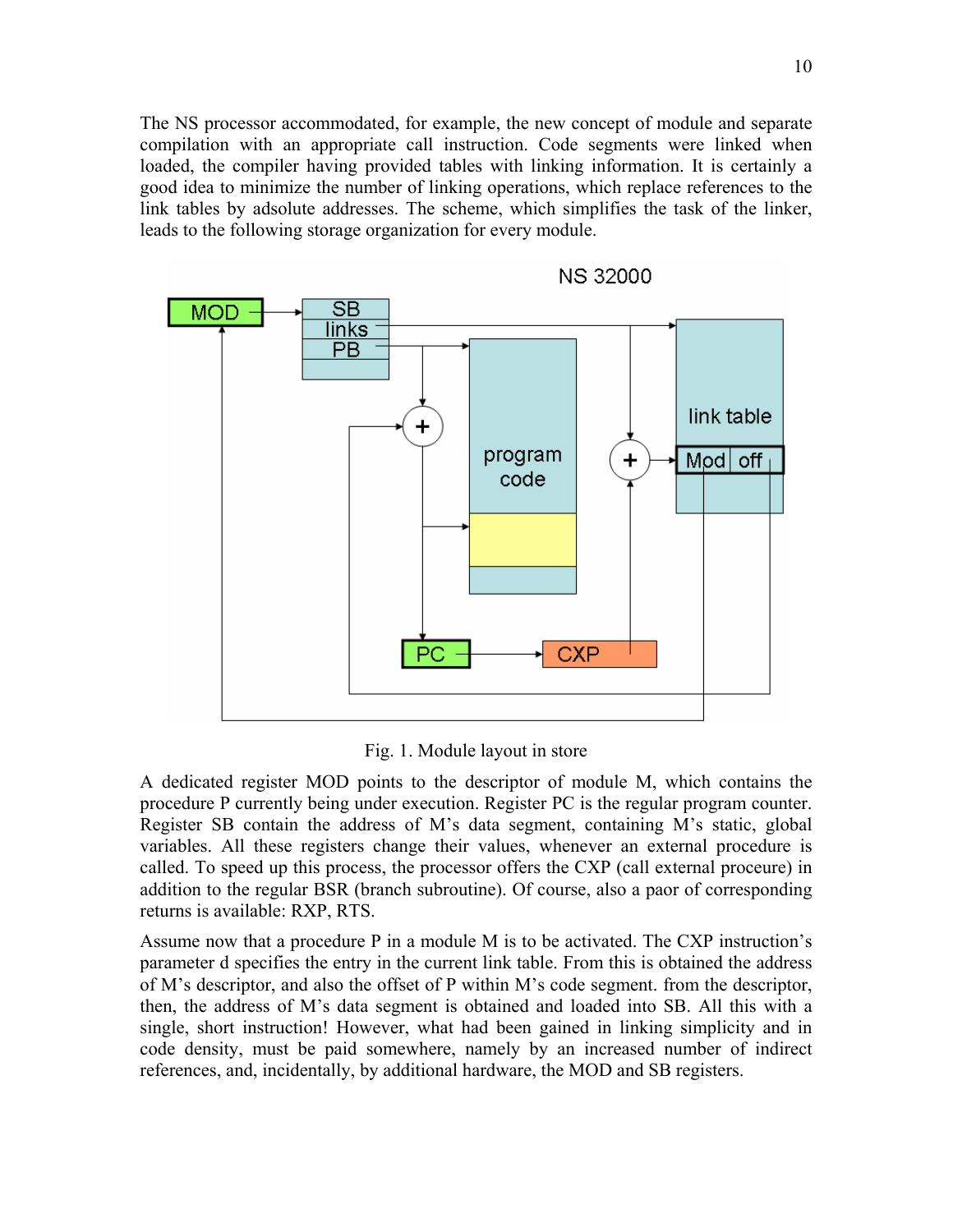A second, similar example was an instruction to check array bounds. It compared an array index against the array's lower and upper bounds, and it caused a trap, if the index did not lie withing the bounds, thereby combining two comparsion and two branch instructions in one.

Several years after our Oberon compiler had been built and released, new, faster versions of the processor appeared. They went with the trend to implement frequent, simple instructions directly by hardware, and to let the complex ones be interpreted by an internal microcode. As a result, those language-oriented instructions became rather slow compared to the simple operations. So I decided to program a new version of the compiler which refrained from using the sophisticated instructions. The result was astonishing! The new code was considerably faster than the old one. It seems that the computer archictect and we as compiler designers had "optimized" in the wrong place.

Indeed, advanced microprocessors in the early 1980s started to compete with old main frames, featuring very complex and irregular instruction sets. In fact, instruction sets had become so complex that most programmers could use only a small fraction of them. Also compilers selected only from a subset of the available instructions, a clear sign that hardware architects had gone overboard. The reaction became manifest in the form of the reduced instruction set computers (RISC), notably the Arm, Mips and Sparc architectures around 1990. They featured a small set of simple instructions, all executing in a single clock cycle, a single addressing mode, and a fairly large, single bank of registers, in short: a highly regular structure. They debunked the CISCs as a bad idea!

### **3.9. Register windows**

When a procedure is called, a block of storage for its local variables must be allocated. When the procedure is terminated, this storage is to be released. A most convenient scheme for this purpose is the stack, because release is for free and involves merely the resetting of an address (stack pointer) in a register.

An often used technique for code optimization is to allocate the most frequently accessed variables in registers. Ideally, all variables would reside in registers. However, if only a few in each procedure block would remain in registers, a substantial gain in speed could already be achieved. This led to the idea of *register windows*: Upon call of a procedure, the current set of registers is pushed down, and a new set becomes available for the new block. As it was foreseeable that memory would become faster, larger, and cheaper in the future, more and more of these registers would be placed in real fast storage without the programmer having to adapt his programs. This was the idea of *scalability*. It led to the *Sparc Processor* with the built-in mechanism of register windows: Of the entire stack of registers, only those on top – in the window – are accessible. Every procedure call opens a new window, every termination pops it off the stack.

This seemed like a rather clever idea. But it turned out to be a questionable one, although the Sparc architecture survived as one of the successful examples of RISCs, and it was later copied by Intel's Itanium processor. The reason why it must be considered as questionable, is that at any moment only the top registers, those in the most recently opened window, are under direct use and are therefore frequently accessed. The others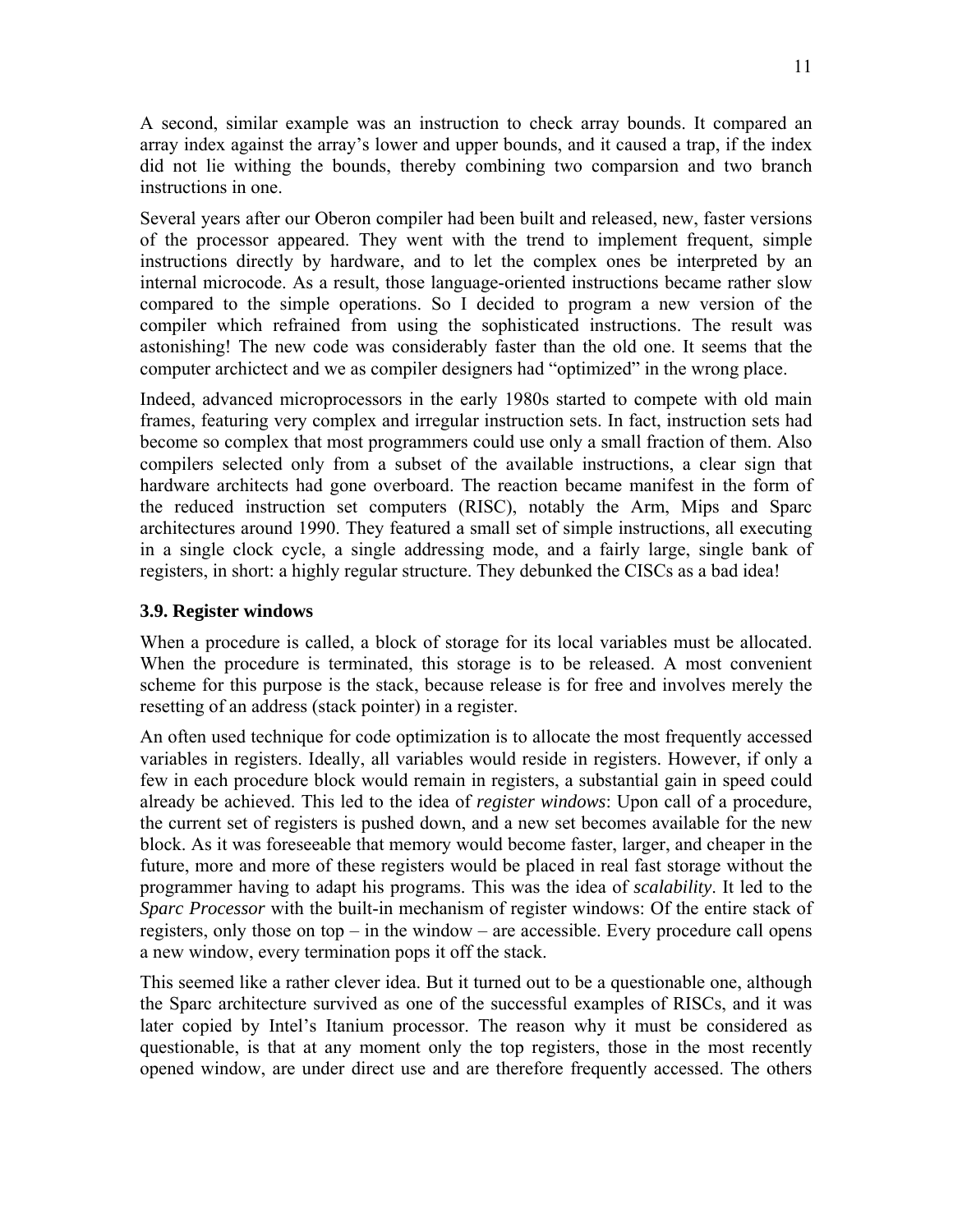are quasi dormant, yet consume a scare, expensive resource. Thus, register windows imply a poor utilization of the most expensive resource.

# **4. Programming Language Features**

A fertile ground for controvercial ideas is the subject of programming languages. Here, some of the ideas were not only questionable, but known to be bad from the outset. We try to avoid discussing the merits and atrocities of individual languages. We will rather concentrate our attention to individual concepts and constructs that have possibly appeared in several languages. We shall mostly base our discussion on features proposed by Algol in 1960 and by some of its successors [1].

Before starting to list individual features, it seems necessary to explain on which basis to assess them. Most people consider a programming language merely as a code with the sole purpose of constructing software to be "run" by computers. We consider a language as a model of computation and programs as formal texts amenable to mathematical reasoning. The model must be defined in such a way that its semantics are defined without reference to an underlying mechanism, be it physical or abstract. This evidently lets a complex set of features and facilities explained in large volumes of manuals appear as a patently bad idea. Actually, a language is not so much characterized by what it allows to program, but more so by what it prevents from being expressed. Quoting the late E. W. Dijkstra, the programmer's most difficult, daily task is to not mess things up. It seems to me that the first and noble duty of a language is to help in this eternal struggle.

### **4.1. Notation and Syntax**

It has become fashionable to regard notation as a secondary issue depending purely on personal taste. This may partly be true; yet the choice of notation should not be considered an arbitrary matter. It has consequences, and it reveals the character of a language.

A notorious example for a bad idea was the choice of the equal sign to denote assignment. It goes back to Fortran in 1957 and has blindly been copied by armies of language designers. Why is it a bad idea? Because it overthrows a century old tradition to let "=" denote a comparison for equality, a predicate which is either true or false. But Fortran made it to mean assignment, the *enforcing* of equality. In this case, the operands are on unequal footing: The left operand (a variable) is to be made equal to the right operand (an expression).  $x = y$  does not mean the same thing as  $y = x$ . Algol corrected this mistake by the simple solution: Let assignment be denoted by " $:=$ ".

Perhaps this may appear as nitpicking to programmers who got used to the equal sign meaning assignment. But mixing up assignment and comparison is a truly bad idea, because it requires that another symbol be used for what traditionally was expressed by the equal sign. Comparison for equality became denoted by the two characters "==" (first in C). This is a consequence of the ugly kind, and it gave rise to similar bad ideas using "++", "--", " $&x$ " etc.

Some of these operators exert side-effects (in C,  $C++$ , Java, and  $C#$ ), a notorious source of programming mistakes. It might be acceptable to let, for example, ++ denote incrementation by 1, if it would not also denote the incremented value (or the value to be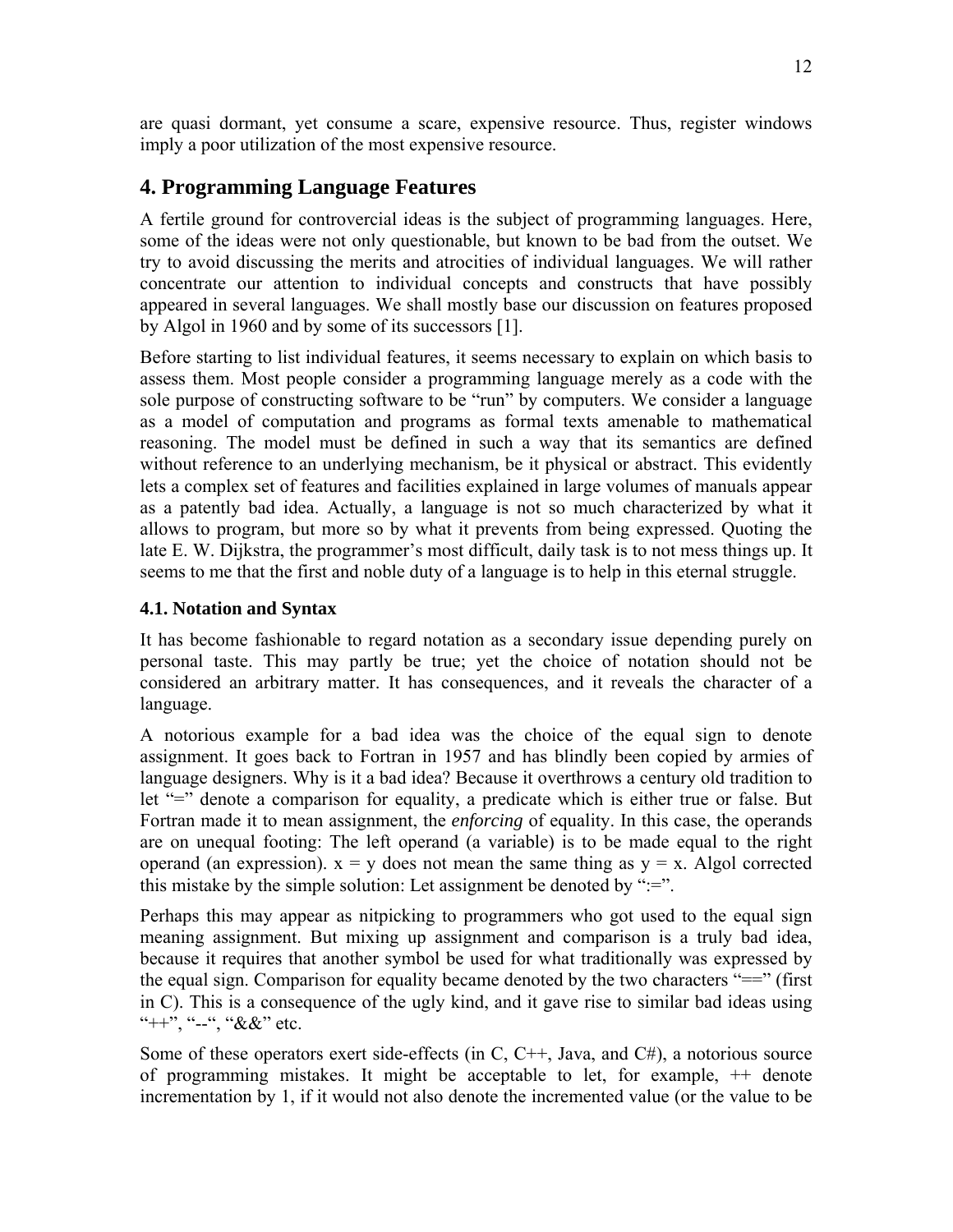incremented?), thereby allowing expressions with side-effects. The heart of the trouble lies in the elimination of the fundamental distinction between *statement* and *expression*. The former is an instruction, and it is *executed*; the latter stands for a value to be computed, and it is *evaluated*.

The ugliness of a construct usually appears in combination with other language features. In C, we may write, for example,  $x$ +++++ $y$ , a riddle rather than an expression, and a challenge for a sophisticated parser! Guess what? Is its value is equal to  $+x+++y+1$ ? Or is the following correct?

```
x+++++y+1==++x+++y x+++y++==x+++++y+1
```
One is tempted to postulate a new algebra! It is indeed absolutely surprising with which eqanimity this notational monster was accepted by the world-wide programmer's community.

A similar break with established convention was the postulation of operators being rightassociative in the language APL in 1962.  $x+y+z$  now suddenly stood for  $x+(y+z)$ , and  $x$ *y-z* for *x-y+z*. What a treacherous pitfall!

A case of unfortunate syntax rather than merely poor choice of a symbol was Algol's conditional statement. It was offered in two forms, S0, S1 being statements:

```
if b then S0 
if b then S0 else S1
```
This definition has given rise to an inherent ambiguity and became known as the *dangling else* problem.. For example, the statement

**if** b0 **then if** b1 **then** S0 **else** S1

can be interpreted in two ways, namely

```
if b0 then (if b1 then S0 else S1) 
if b0 then (if b1 then S0) else S1
```
possibly leading to quite different results. The next example appears even graver:

**if** b0 **then for** i := 1 **step** 1 **until** 100 **do if** b1 **then** S0 **else** S1

because it can be parsed in two ways, yielding quite different computations:

```
if b0 then [for i := 1 step 1 until 100 do if b1 then S0 else S1] 
if b0 then [for i := 1 step 1 until 100 do if b1 then S0] else S1
```
The remedy, however, is quite simple: Use an explicit **end** symbol in every construct that is recursive and begins with an explicit start symbol, like **if, while, for, case**:

**if** b **then** S0 **end if** b **then** S0 **else** S1 **end**

### **4.2. The GO TO statement**

Which other feature could serve better as a starting point for a list of bad ideas? The **go to** statement has been the villain of many critics. It is the direct counterpart in languages to the jump in instruction sets. It can be used to construct conditional as well as repeated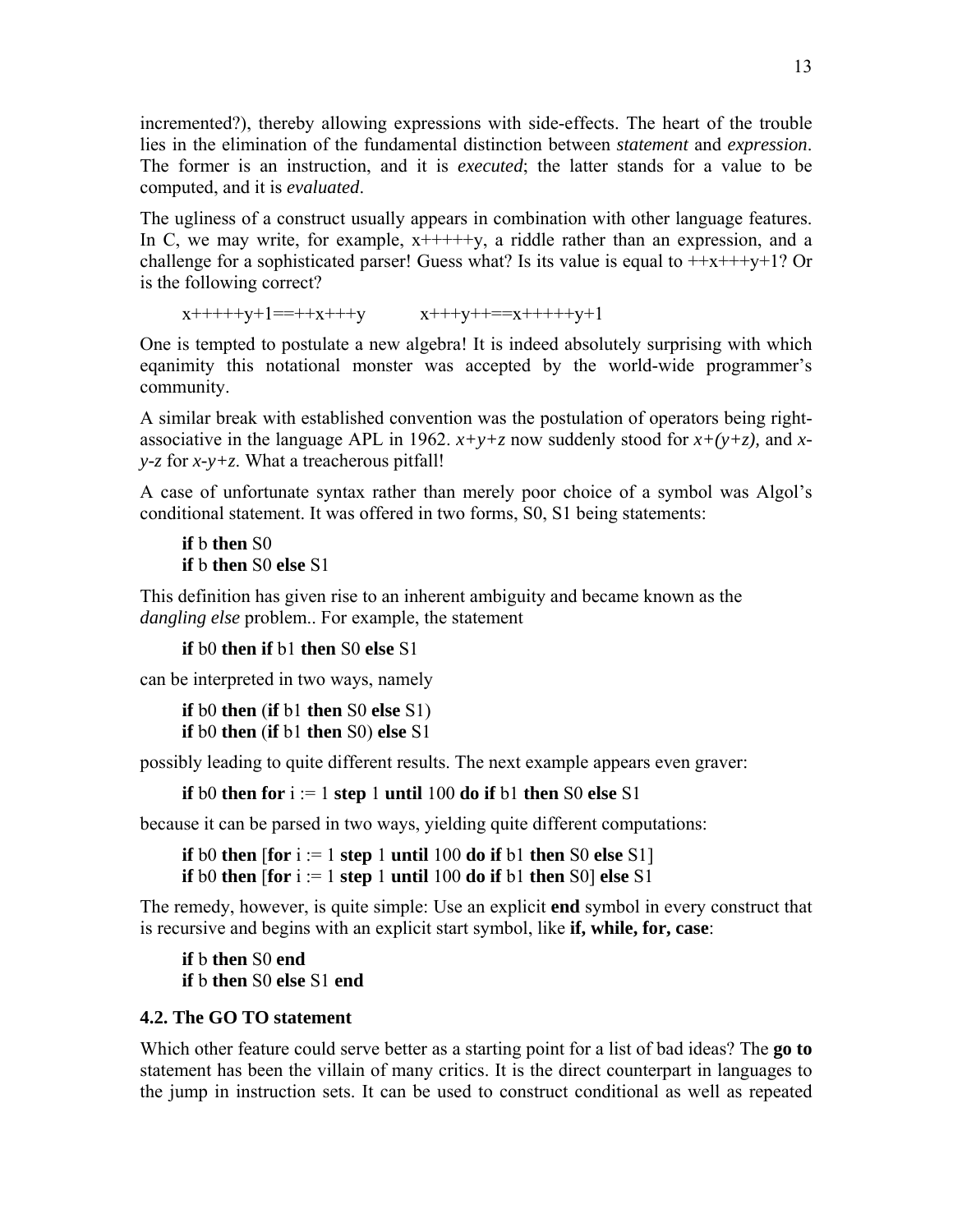statements. But it also allows to construct any maze or mess of program flow. It defies any regular structure, and makes structured reasoning about such programs difficult if not impossible.

Let us explain why the **go to** statement became the prototype of a bad idea in programming languages. The primary tools in our struggle to comprehend and control complex objects are structure and abstraction. An overly complex object is broken up into parts. The specification of each part abstracts from aspects that are irrelevant for the whole, whose relevance is local to the object itself. Hence, the design of the whole can proceed with knowledge limited to the object's specifications, to its interface.

As a corollary, a language must allow, encourage, or even enforce formulation of programs as properly nested structures, in which properties of the whole can be derived from properties of the parts. Consider, for example, the specification of a repetition R of a statement S. It follows that S appears as a part of R. We show two possible forms:

R0: **while** b **do** S **end**

### R1: **repeat** S **until** b

The key behind proper nesting is that known properties of S can be used to derive properties of R. For example, given that a condition (assertion) P is left valid (invariant) under execution of S, we conclude that P is also left invariant when execution of S is repeated. This is formally expressed by Hoare's rules

| $\{P \& b\} S \{P\}$ | implies | $\{P\}$ R <sub>0</sub> $\{P \& \neg b\}$ |
|----------------------|---------|------------------------------------------|
| $\{P\} S \{P\}$      | implies | $\{P\}$ R1 $\{P \& b\}$                  |

If, however, S contains a **go to** statement, no such assertion is possible about S, and therefore neither any deduction about the effect of R. This is a great loss. Practice has indeed shown that large programs without **go to** are much easier to understand, and that it is very much easier to give any guarantees about their properties.

Enough has been said and written about this non-feature to convince almost everyone that it is a primary example of a bad idea. The designer of Pascal retained the **goto** statement (as well as the if statement without closing end symbol). Apparently he lacked the courage to break with convention and made wrong concessions to traditionalists. But that was in 1968. By now, almost everybody has understood the problem, but apparently not the designers of the latest commercial programming languages, such as C#.

### **4.3. Switches**

If a feature is a bad idea, then features built on top of it are even worse ideas. This rule can well be demonstrated by the switch concept. A switch is essentially an array of labels. Assuming, for example, labels L1, … L5, a switch declaration in Algol may look as follows:

**switch** S := L1, L2, **if** x < 5 **then** L3 **else** L4, L5

Now the apparently simple statement *goto S[i]* is equivalent to

**if**  $i = 1$  **then goto**  $L1$  **else if**  $i = 2$  **then goto** L2 **else**  $\mathbf{if} \mathbf{i} = 3$  **then**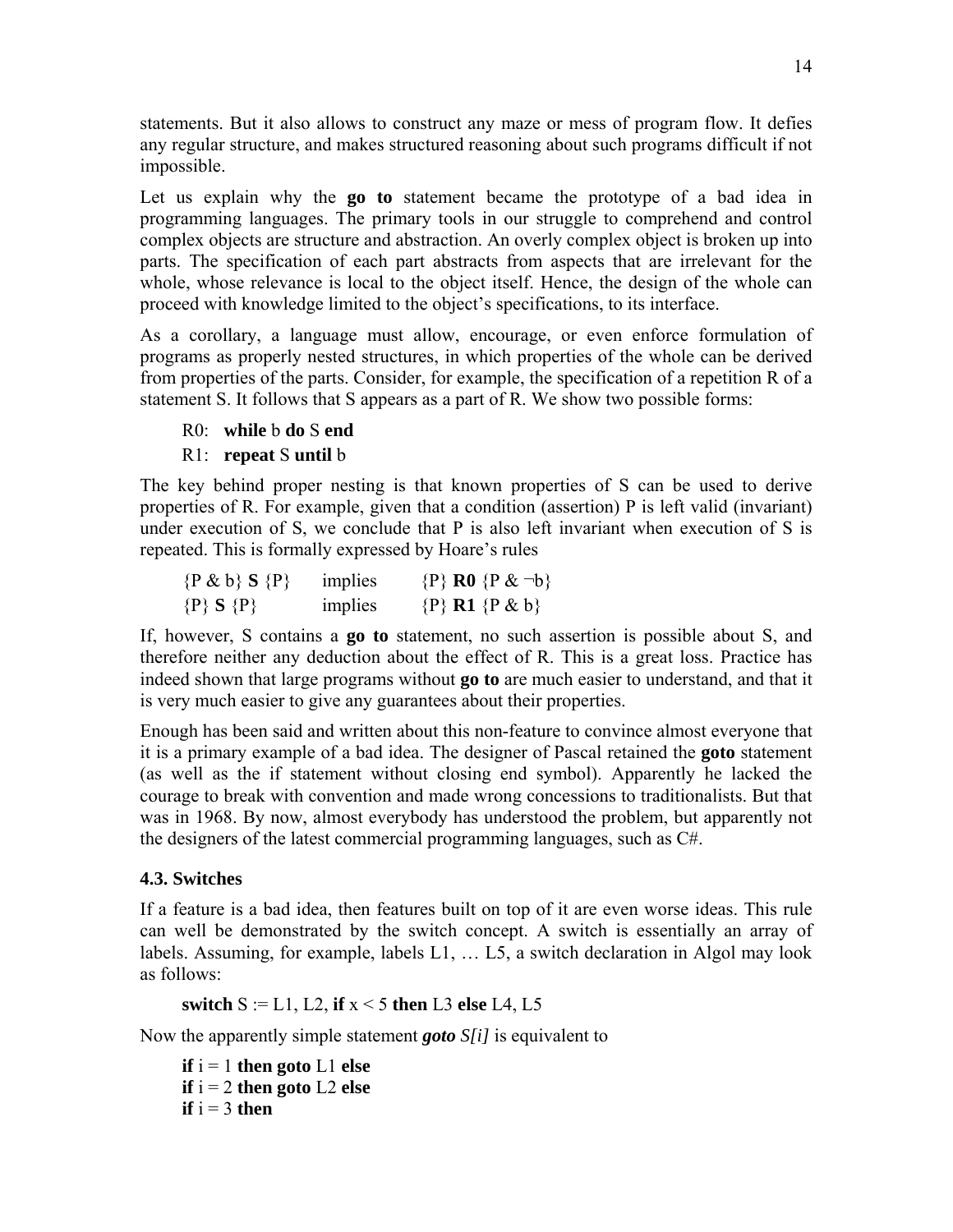#### **if** x < 5 **then goto** L3 **else goto** L4 **else if**  $i = 4$  **then goto** L5

If the **goto** is suitable for programming a mess, the switch makes it impossible to avoid it.

A most suitable replacement of the switch was proposed by C.A.R.Hoare in 1965: The case statement. This construct displays a proper structure with component statements to be selected according to the value i:

```
case i of
       1: S1 | 2: S2 | ……….. | n: Sn 
end
```
However, modern programming language designers chose to ignore this elegant solution in favor of a formulation that is a bastard between the Algol switch and a structured case statement:

```
switch (i) { 
    case 1: S1; break; 
    case 2: S2; break; 
    … ; 
    case n: Sn; break; }
```
Either the break symbol denotes a separation between consecutive statements *Si*, or it acts as a **goto** to the end of the switch construct. In the first case, it is superfluous, in the second a **goto** in disguise. A bad concept in a bad notation! The example stems from C.

## **4.4. Algol's complicated for statement**

Algol's designers recognized that certain frequent cases of repetition would better be expressed by a conciser form than in combination with **goto** statements. They introduced the **for** statement, which is particularly convenient in use with arrays, as for example in

```
for i := 1 step 1 until n do a[i] := 0
```
If we forgive the rather unfortunate choice of the words *step* and *until*, this seems a wonderful idea. Unfortunately, the good idea was infected with a bad idea, the idea of imaginative generality. The sequence of values to be assumed by the control variable i can be specified as a list:

**for**  $i := 2, 3, 5, 7, 11$  **do**  $a[i] := 0$ 

Furthermore, these elements could be general expressions:

**for** i := x, x+1, y-5,  $x*(y+z)$  **do** a[i] := 0

Not enough, also different forms of list elements were to be allowed:

```
for i := x-3, x step 1 until y, y+7, z while z < 20 do a[i] := 0
```
Naturally, clever minds would quickly concoct pathological cases, demonstrating the absurdity of the concept:

**for**  $i := 1$  **step** 1 **until**  $i$  **do**  $a[i] := 0$ **for**  $i := 1$  **step** i **until** i **do**  $i := -i$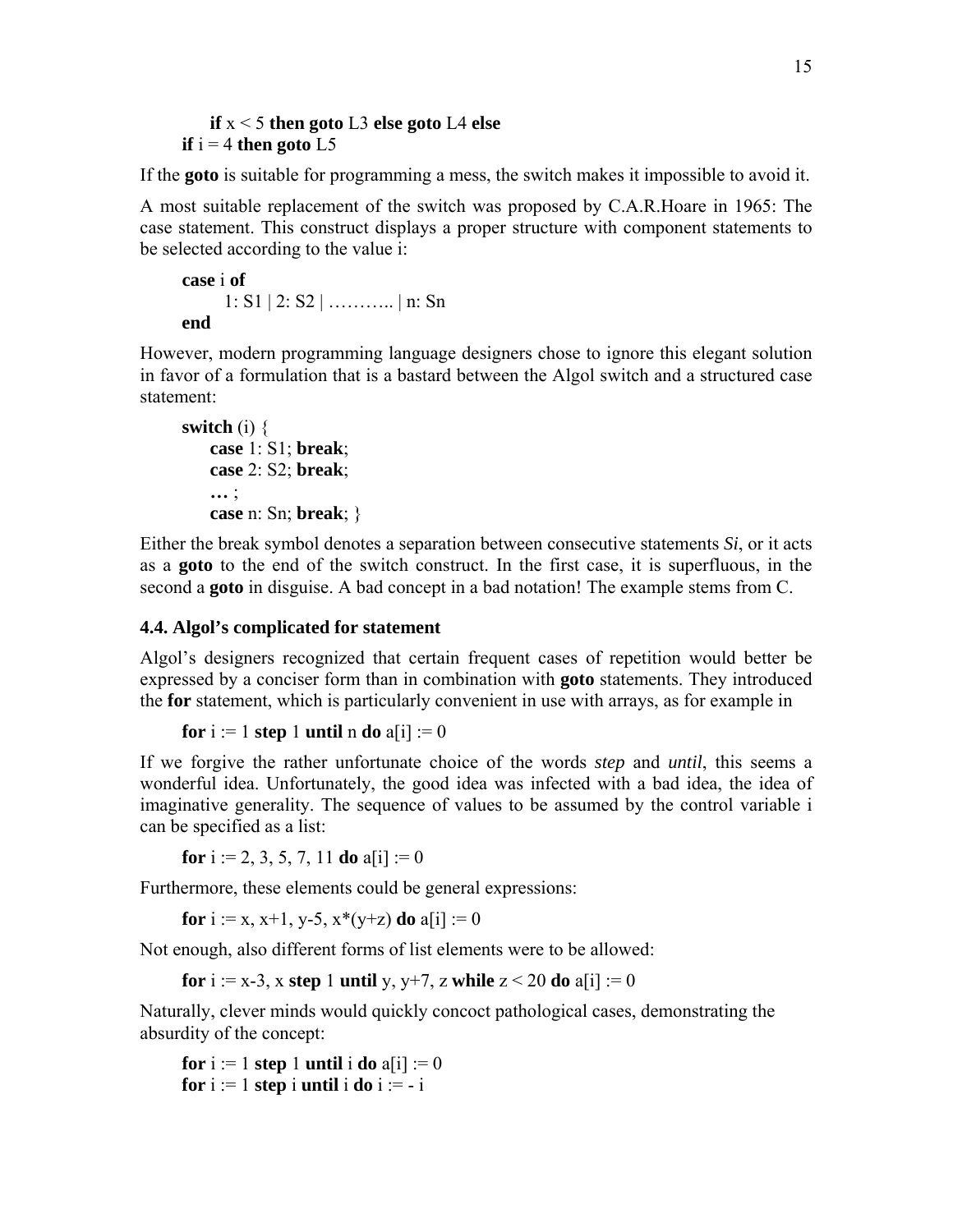The generality of Algol's **for** statement should have been a warning signal to all future designers to always keep the primary purpose of a construct in mind, and to be weary of exaggerated generality and complexity, which may easily become counter-productive.

## **4.5. Own variables**

Algol had introduced the concept of *locality*. Every procedure spans its own scope, implying that identifiers declared in the procedure would be local and invisible outside the procedure. This was probably the most significant innovation introduced by Algol. Yet, it turned out to be not quite right in certain situations. Specifically, when entering a procedure, all local variables are fresh variables. This implies that new storage must be allocated upon entry and released upon exit of the procedure. So far, so good. However, in some cases it might be desirable to have the value of a variable upon exit remembered when the procedure is reentered the next time. Evidently, its storage could then not be released. Algol provided for this option by simply letting the variable be declared as **own**. A popular example for this case is a procedure for generating pseudo-random numbers:

## **real procedure** random; **own real** x; **begin**  $x := (x^*a + b) \mod c$ ; random := x **end**

Already this simple example exhibits the crux buried in this concept: How is the initial seed assigned to the variable *x* owned by *random*? Any solution turns out to be rather cumbersome. A further unresolved question is the meaning of **own** in the case of recursion. Evidently, the problem lay deeper. The simple introduction of the symbol **own** had evidently created more problems than it had solved.

The problem lay in Algol's clever notion of tying together the concepts of scopes of identifiers with that of lifetime of objects. An identifier became visible when the identified object came into existence (at block entry), and became invisible, when it ceased to exist (at block exit). The close connection between visibility and existence had to be broken up. This was done later (in Mesa, Modula, Ada) by introducing the concept of *module* (or package). A module's variables are global, but accessible only from procedures declared within the module. Hence, when a procedure (local to and exported from the module) is terminated, the module's variables continue to exist, and when the procedure is called again, the old values reappear. The module hides the variables (information hiding), which are initialized either when the module is loaded or by an explicit call of an initialization procedure.

This example displays the problems that appear when different concepts – here information hiding and liveness – are represented by a single language construct. The solution is to use separate constructs to express the separate concepts, the module for information hiding, the procedure for liveness of data. A similar case of an unfortunate marriage is given by some object-oriented languages, which tie together (1) objects with pointers, and (2) modules with types, called classes.

## **4.6. Algol's name parameter**

Algol introduced procedures and parameters in a much greater generality than was known in older languages (Fortran). In particular, parameters were seen as in traditional mathematics of functions, where the actual parameter *textually* replaces the formal parameter [3]. For example, given the declaration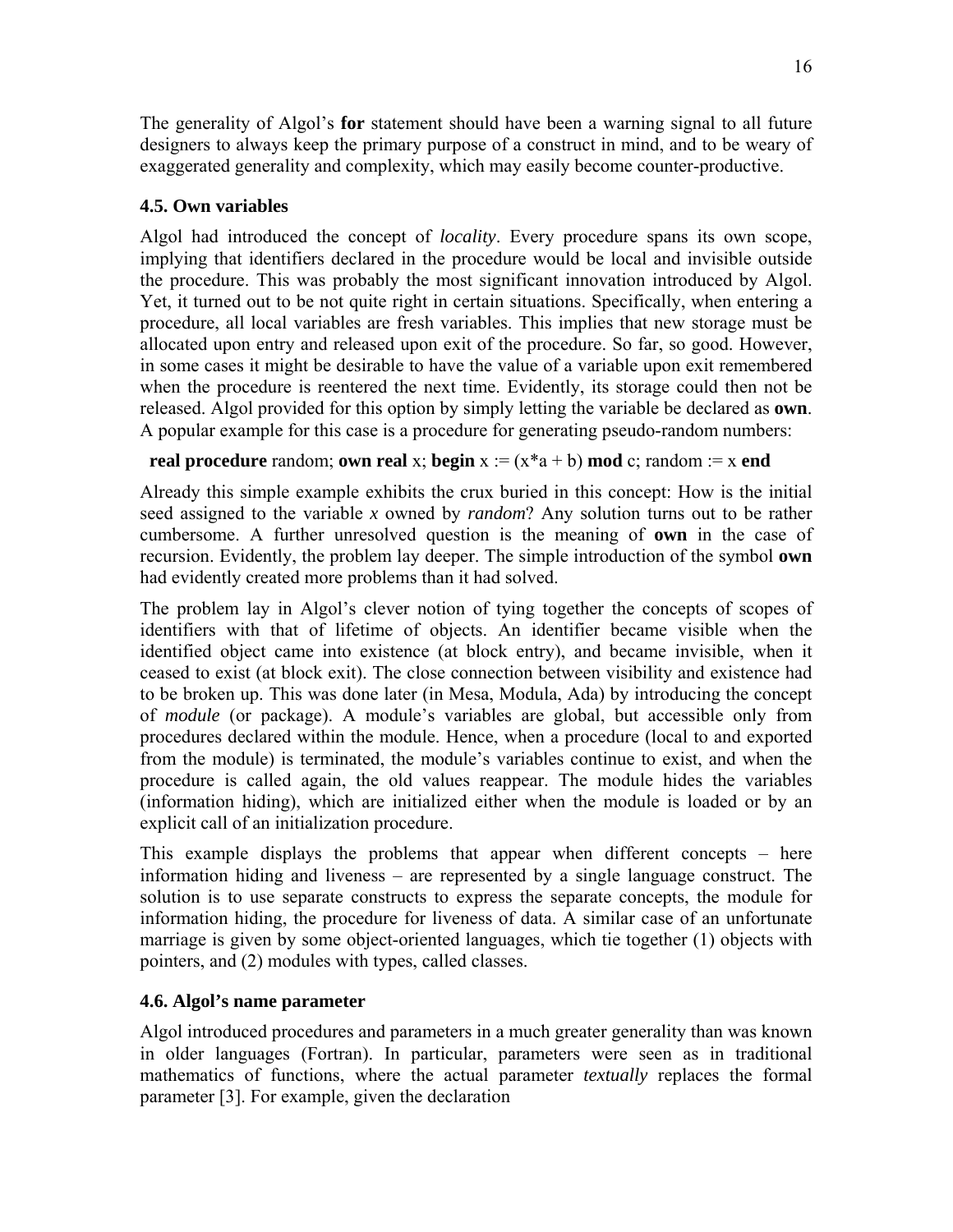**real procedure** square(x); **real** x; square  $:= x * x$ 

the call *square(a)* is to be literally interpreted as  $a^*a$ , and *square(sin(a)\*cos(b))* as  $sin(a)*cos(b) * sin(a)*cos(b)$ . This requires the evaluation of sine and cosine twice, which in all likelihood was not the intention of the programmer. In order to prevent this frequent, misleading case, a second kind of parameter was postulated in addition to the above *name parameter*: the *value parameter*. It meant that a local variable (x') is to be allocated that is initialized with the value of the actual parameter (x). With

```
real procedure square(x); value x; real x; square := x * x
```
the above call was to be interpreted as

 $x' := \sin(a) * \cos(b)$ ; square :=  $x' * x'$ 

avoiding the wasteful double evaluation of the actual parameter. The name parameter is indeed a most flexible device, as is demonstrated by the following examples.

Given the declaration

```
real procedure sum(k, x, n); integer k, n; real x; 
begin real s; s := 0;
   for k := 1 step 1 until n do s := x + s;
   sum := send
```
Now the sum  $a_1 + a_2 + ... + a_{100}$  is written simply as *sum(i, a[i], 100)*, the inner product of vectors *a* and *b* as *sum(i, a[i]\*b[i], 100)* and the harmonic function as *sum(i, 1/i, n).*  But generality, as elegant and sophisticated as it may appear, has its price. A little reflection reveals that every name parameter must be implemented as an anonymous, parameterless procedure. Will the unsuspecting programmer gladly pay for the hidden overhead? Of course, a cleverly designed compiler might "optimize" certain cases. The smart designer will rejoyce about the challenge presented by such a wonderful feature!

The reader will perhaps ask at this point: "Why all this fuss?" Perhaps he will come forward with the suggestion to simply drop the name parameter from the language. However, this measure would be too drastic and therefore unacceptable. It would, for example, preclude assignments to parameters in order to pass results back to the caller. The suggestion, however, led to the replacement of the name parameter by the reference parameter in later languages such as Algol W, Pascal, Ada, etc. For today, the message is this: Be skeptical towards overly sophisticated features and facilities. At the very least, their cost to the user must be known before a language is released, published, and propagated. This cost must be commensurate with the advantages gained by the feature.

## **4.7. Incomplete parameter specifications**

This issue is almost a continuation of the previous one, as it concerns parameters. It so happened that the language failed to require complete type specifications for parameters. It now almost appears as an oversight, but one with grave consequences. Algol permitted, for example, the following declaration:

**real procedure**  $f(x, y)$ ;  $f := (x-y)/(x+y)$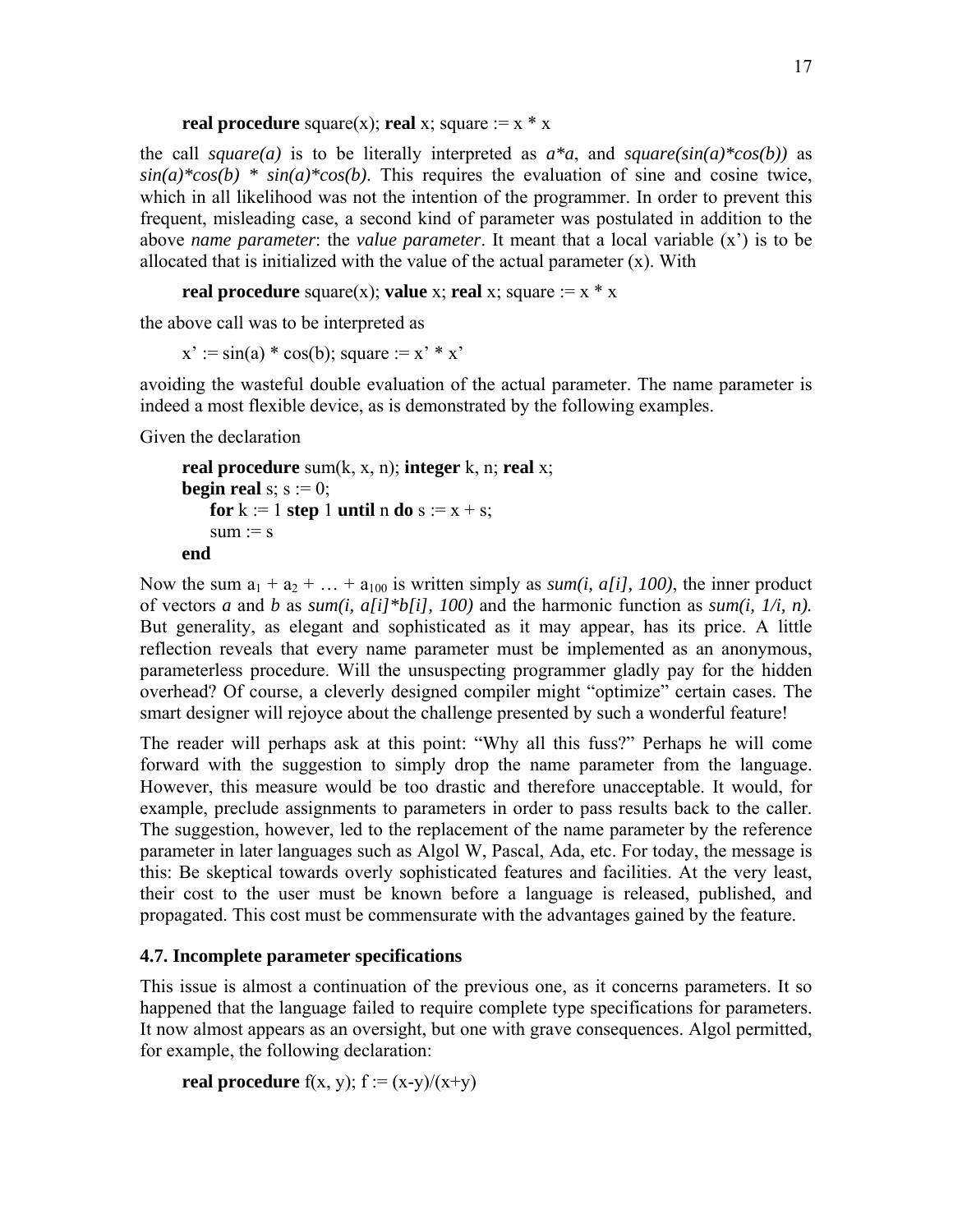Given variables

**integer** k; **real** u, v, w

the following calls are possible:

 $u := f(2.7, 3.14); v := f(f(u+v), 10); w := f(k, 2)$ 

So far, so (more or less) good. More problematic is the following:

```
real procedure g; g := u * v + w;
u := f(g, g)
```
Apparently, one cannot deduce from the declaration of *f*, whether a variable, an expression, or a function will be substituted for a given formal parameter, nor whether the function's parameters are of the correct number and types. When such a formal parameter is accessed, a test at run-time must first determine, whether the corresponding actual parameter is a variable, an expression, or a function. This is an overhead unacceptable in most practical applications.

The story might end here, being of academic interest only, that is, without consequences. But it does not. After all, the challenge was issued to fulfill the postulated language rules, and quite obviously the question arose, whether hardware support might provide the remedy. The Burroughs Corporation went farthest along this path with its B5000 computer. We have already mentioned the introduction of data descriptors to access arrays, and now we follow with the program descriptor for procedures. Data and program descriptors differed from data words by their tag field values. If a program descriptor was accessed by a regular load instruction, not only a simple memory access was performed, but a procedure call. In short, what cannot be decided by inspection of the program, i.e. at compile-time, has to be done at run-time. Proper hardware support was the last resort. It was found in an instruction that can either be a simple data fetch or a complex procedure call, depending on a tag in the accessed word.

But was this a good or a bad idea? Rather the latter, not only because the mentioned computer was complicated, expensive, and therefore less than successful in the market, but because it is not wise to include very complex instructions, whose benefit is marginal. After all, the language feature that led to these complications must be considered a mistake, a design flaw, and competent programmers would provide complete parameter specifications anyway in the interest of program clarity. The urge to obey the Algol specification to its last letter was an idea of questionable wisdom.

In closing this topic, we present a short procedure declaration, simply to show how a combination of features, apparently innocent in isolation, can turn into a puzzle.

```
procedure P(Boolean b; procedure q); 
begin integer x; 
   procedure Q; x := x+1;
   x := 0:
   if b then P(\neg b, Q) else q;
   write(x)end
```
Which values will be written by calling P(**true**, P)? Is it 0, 1, or 1, 0?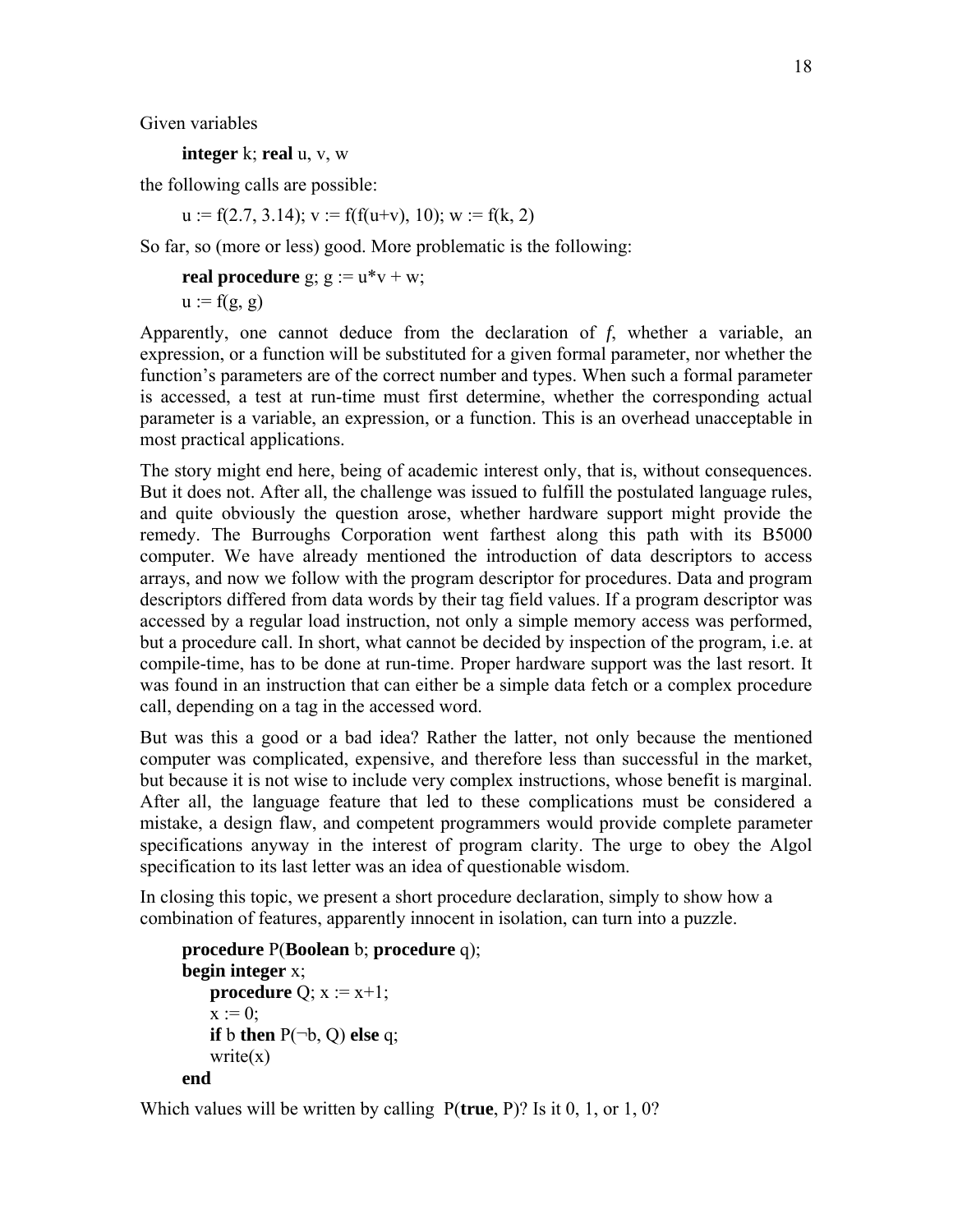#### **4.8. Loopholes**

One of the worst features ever is the *loophole*. This author makes this statement with a certain amount of tongue in cheek and uneasiness, because he infected his languages Pascal, Modula, and even Oberon with this deadly virus.

The loophole lets the programmer breach the type checking by the compiler. It is a way to say: "Don't interfere, as I am smarter than the rules". Loopholes take many forms. The most common are explicit type transfer function, such as

| $x :=$ LOOPHOLE[i, REAL]   | Mesa   |
|----------------------------|--------|
| $x := REAL(i)$             | Modula |
| $x := SYSTEM.VAL(REAL, i)$ | Oberon |

But they can also be disguised as absolute address specifications, or by variant records as in Pascal. In the examples above, the internal representation of integer *i* is to be interpreted as a floating-point (real) number. This can only be done with knowledge about number representation, which should not be necessary when dealing with the abstraction level provided by the language. In Pascal and Modula [4], loopholes were at least honestly displayed, and in Oberon they are present only through a small number of functions encapsulated in a pseudo-module *System*, which must be imported and is thus explicitly visible in the heading of any module in which such low-level facilities are used. This may sound like an excuse, but the loophole is nevertheless a bad idea.

Why, then, was it introduced? The reason was the desire to implement total systems in one and the same (system programming) language. For example, a storage manager must be able to look at storage as a flat array of locations without data types. It must be able to allocate blocks and to recycle them, independent of any type constraints. Another example where a loophole is required is the device driver. In earlier computers, devices were accessed by special instructions. Later, devices were instead assigned specific memory addresses. They were "memory-mapped". Thus arose the idea to let absolute addresses be specified for certain variables (Modula). But this is a facility that can be abused in many clandestine and tricky ways.

Evidently, the "normal" user will never need to program a storage manager nor a device driver, and hence has no need for those loopholes. However – and this is what really makes the loophole a bad idea – also the "normal" programmer has the loophole at his disposal. Experience showed that he will not shy away from using it, but rather enthusiastically grab the loophole as a wonderful feature and use it wherever possible. This is particularly so, if manuals caution against its use!

It remains to say, that the presence of a loophole facility usually points to a deficiency in the language proper, it reveals that certain things could not be expressed that might be important. An example of this kind is the type *address* in Modula, which had to be used to program data structures with different types of elements. This was made impossible by the strict, static typing strategy, which demanded that every pointer was statically associated with a fixed type, and could only reference such objects. Knowing that pointers were addresses, the loophole in the form of an innocent looking type transfer function would make it possible to let pointer variables point to objects of any type. Of course, the drawback was that no compiler could check the correctness of such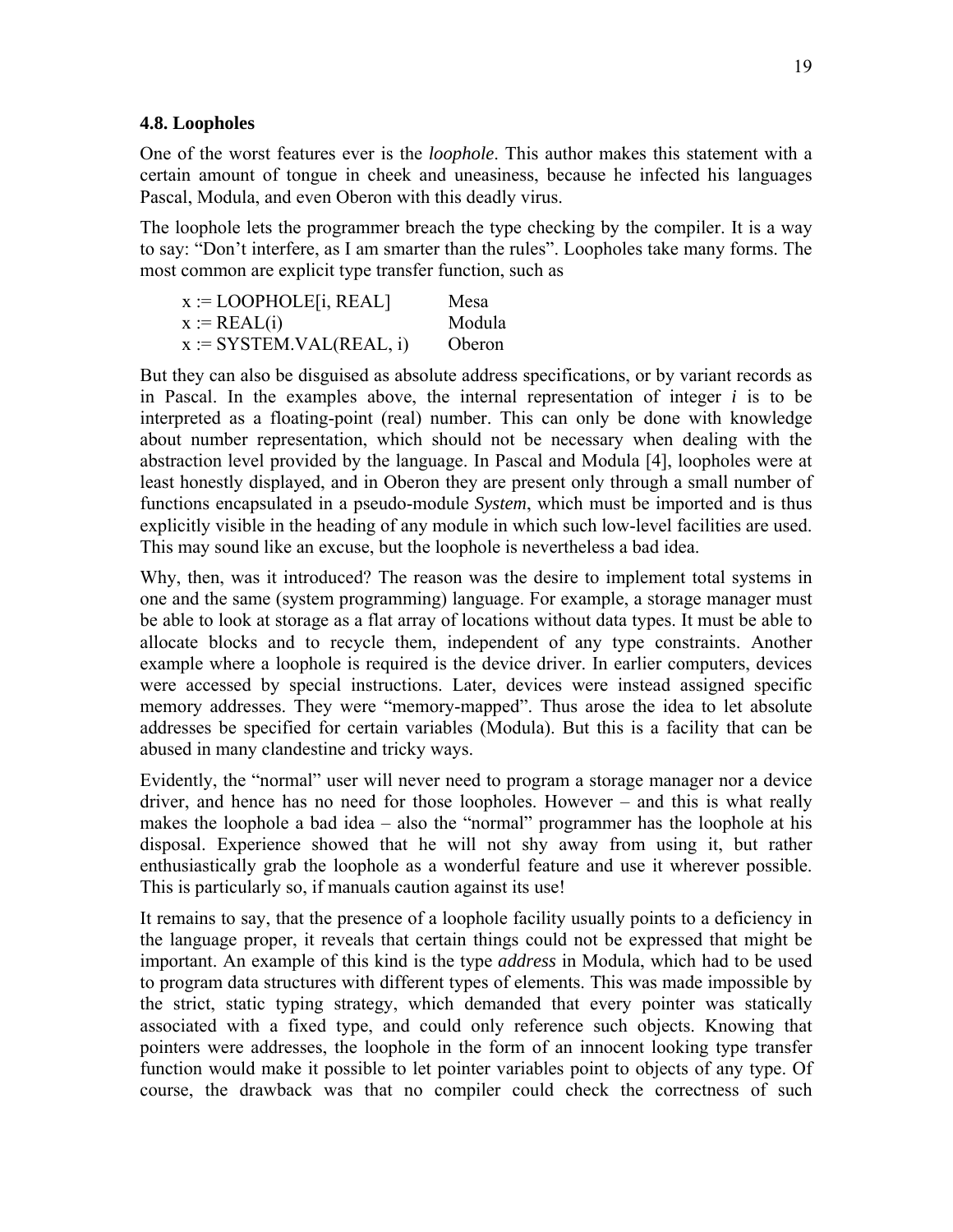assignments. The type checking system was overruled, and might as well not have existed. Remember: A chain is only as strong as its weakest member.

The clean solution given in Oberon [6] is the concept of *type extension*, in object-oriented languages called *inheritance*. Now it became possible to declare a pointer as referencing a given type, and it would be able to point to any type which was an extension of the given type. This made it possible to construct inhomogeneous data structures, and to use them with the security of a reliable type checking system. An implementation must check at run-time, if and only if it is not possible to check at compile-time,.

Programs expressed in languages of the 1960s were full of loopholes. They made these programs utterly error-prone. But there was no alternative. The fact that a language like Oberon lets you program entire systems from scratch without use of loopholes (except in the storage manager and device drivers) marks the most significant progress in language design over 40 years.

# **5. Miscellaneus techniques**

The last section of bad ideas stems from the wide area of software practice, or rather from the narrower area of the author's experiences. Some of the latter were made 40 years ago, but what can be learnt from them is still as valid today as it was then. Some reflect more recent practices and trends, mostly supported by the abundant availability of hardware power.

### **5.1. Syntax analysis**

The 1960s were the decade of syntax analysis. The definition of Algol by a formal syntax provided the necessary underpinnings to turn language definition and compiler construction into a field of scientific merit. It established the concept of the syntax-driven compiler, and it gave rise to many activities for automatic syntax analysis on a mathematically rigorous basis. The notions of top-down and bottom-up principles, of the recursive descent technique, of measures for symbol look-ahead and backtracking were created. This was also accompanied with efforts to define language semantics more rigorously by piggybacking semantic rules onto corresponding syntax rules.

As it happens with new fields of endeavor, research went rather beyond the needs of the first hour. More and more powerful parser generators were developed, which managed to handle ever and ever more general and complex grammars. Albeit this was an intellectual achievement, the consequence was less positive. It led language designers to believe that no matter what syntactic construct they postulated, automatic tools could surely detect ambiguities, and some powerful parser would certainly cope with it. A misled idea! No such tool would give any indication how that syntax could be improved. Not only had designers ignored the issue of efficiency, but also the fact that a language serves the human reader, and not only the automatic parser. If a language poses difficulties to parsers, it surely does so for the human reader too. Many languages would be clearer and cleaner, had their designers been forced to use a simple parsing method.

I can strongly support this statement by my own experiences. After having contributed in the 1960s to the development of parsers for precedence grammars, and having used them for the implementation of the languages Euler and Algol W, I decided to switch to the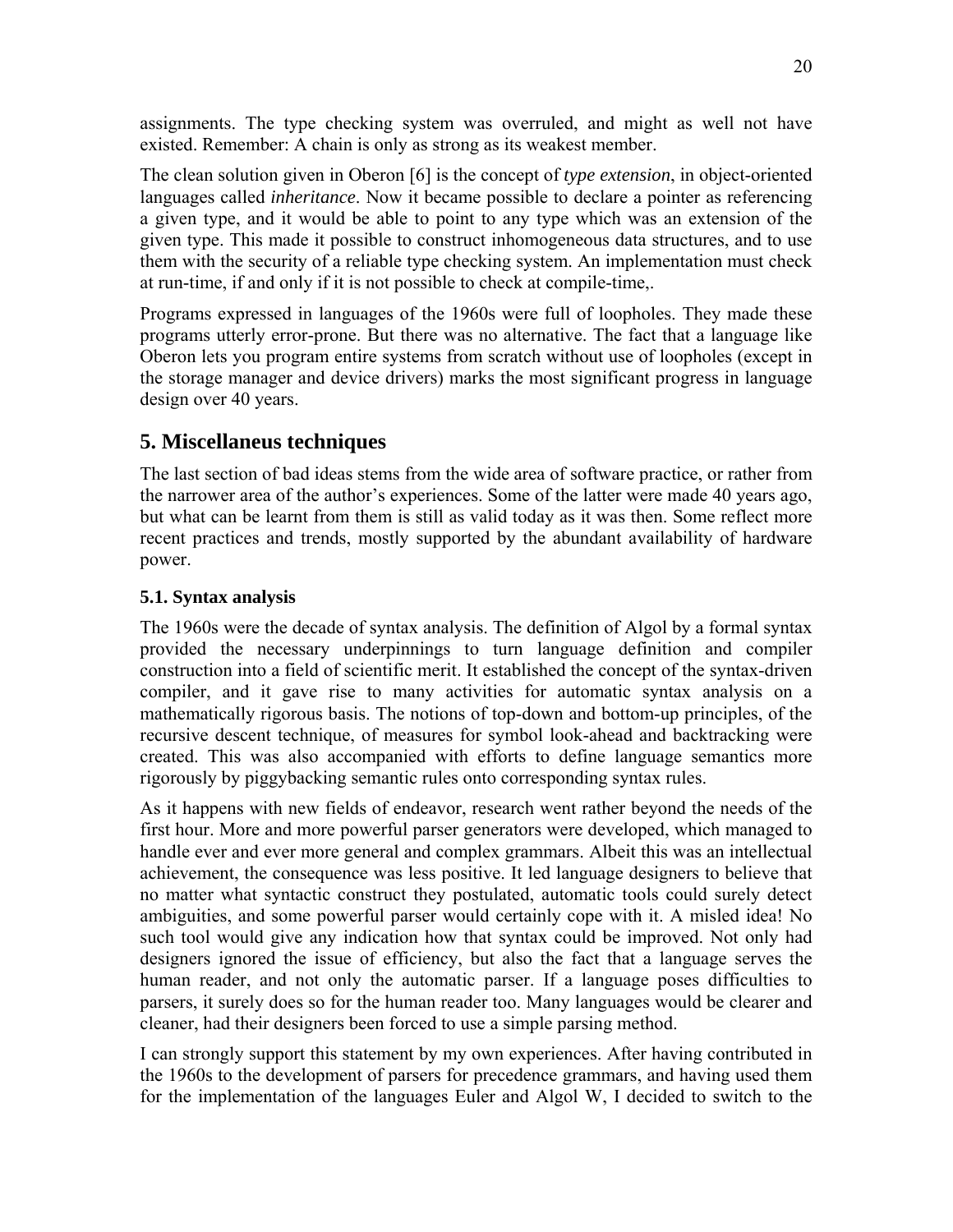simplest parsing method for Pascal, the method of top-down, recursive descent. The experience was most encouraging, and I stuck to it up to this day with great satisfaction.

The drawback, if one wants to call so this advantage, is that considerably more careful thought has to go into the design of the syntax prior to publication and any effort of implementation. This additional effort will be more than compensated in the later use of both language and compiler.

### **5.2. Extensible languages**

The phantasies of computer scientists in the 1960s knew no bounds. Spurned by the success of automatic syntax analysis and parser generation, some proposed the idea of the flexible, or at least extensible language. The notion was that a program would be preceded by syntactic rules which would then guide the general parser while parsing the subsequent program. A step further: The syntax rules would not only precede the program, but they could be interspersed anywhere throughout the text. For example, if someone wished to use a particularly fancy private form of **for** statement, he could do so elegantly, even specifying different variants for the same concept in different sections of the same program. The concept that languages serve to communicate between humans had been completely blended out, as apparently everyone could now define his own language on the fly. The high hopes, however, were soon damped by the difficulties encountered when trying to specify, what these private constructions should mean. As a consequence, the intreaguing idea of extensible languages faded away rather quickly.

### **5.3. Nested procedures and Dijkstra's display**

Local variables for every procedure! That was one of the greatest inventions of Algol. The idea to declare other procedures along with variables local to procedures was only natural and straight-forward. It was a natural consequence for any mathematically trained mind. But sometimes even straight-forward concepts cause substantial complications for their implementation. The nesting of procedures is such an example. The problem lies in the addressing of variables (or objects more generally). To understand it, we need some preliminaries.

Let us assume the following constellation of three nested procedures P, Q, and R:

```
procedure P; 
begin integer i; 
    procedure Q; 
    begin integer j; 
         procedure R; 
         begin integer k; (*P, Q, R, i, j, k visible here*) 
         end of R; 
         (*P, Q, R, i, j visible here*) 
    end of Q; 
    (*P, Q, i visible here*) 
end of P
```
How are i, j, and k addressed in the body of R? The possibility of recursion prevents static addressing. Every procedure call establishes a frame for its own local variables.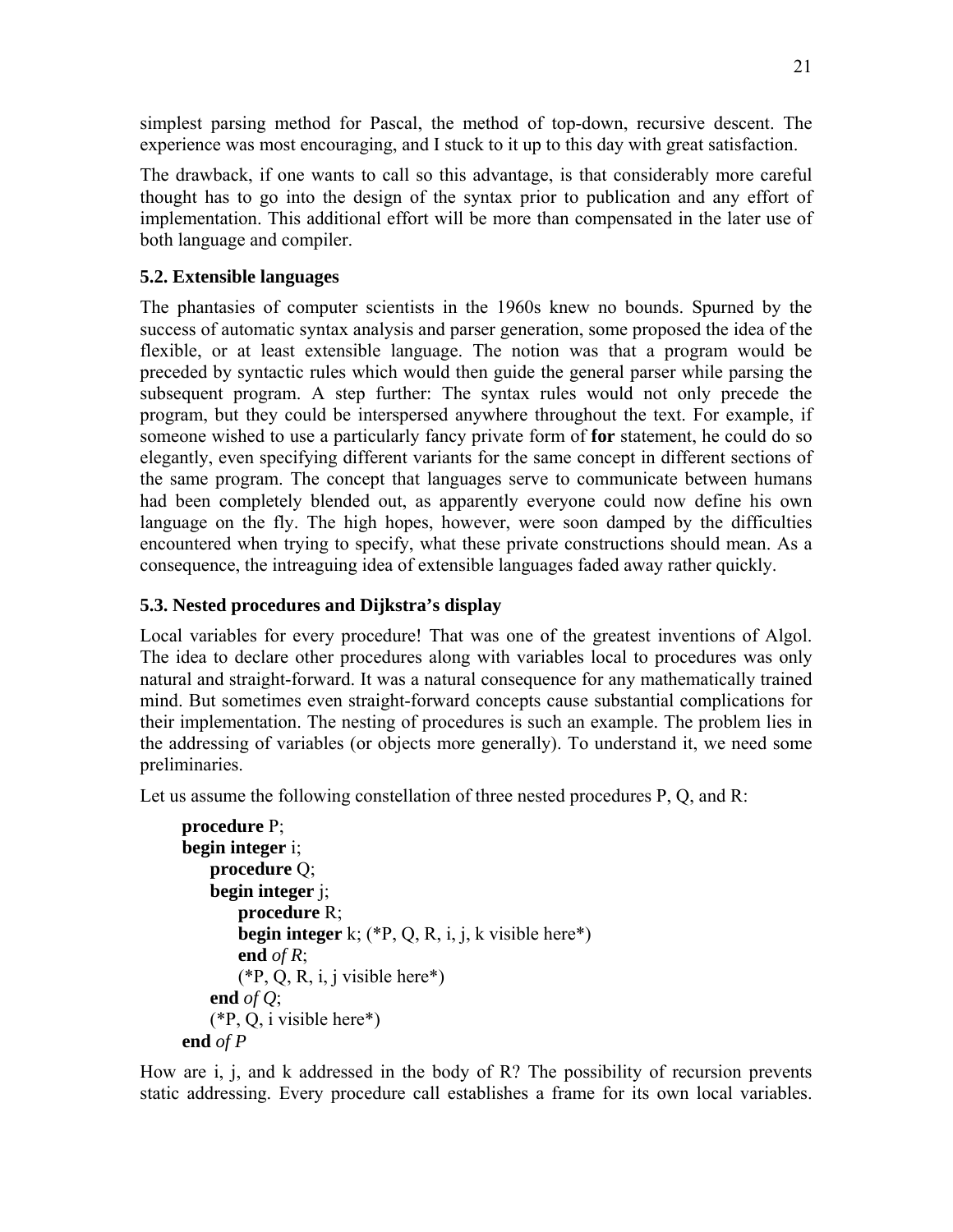They are addressed relative to the frame's base address, preferably located in a register. Typically, these frames are placed in a stack (the procedure stack in contrast to the expression stack), and the frames are linked. Therefore, every access is preceded by descending along this link chain by a number of steps which is given by the difference in nesting levels between the accessed variable and the accessing procedure. In the example above, in the body of R the base of k is found by descending 0 steps, the base of j by descending 1 step, and the base of i by descending 2 steps in the link.

This simple scheme is, unfortunately, wrong. In addition to the mentioned *dynamic link* also a *static link* must be maintained. The static link always points to the block of the static environment of a procedure. Even if this chain is usually quite short, variable access is slowed down, if previously a linked chain has to be traversed. E. W. Dijkstra therefore proposed to circumvent the traversal of a list by mapping the links into an array of contiguous memory cells (or registers) called *the display*, and to use the block level as index.

The crux of the scheme lies in the fact that the display has to be updated every time a procedure is called and, unfortunately, sometimes also when it is terminated. Such updates may well involve several registers, as the following pathological example shows:



Fig. 2. Procedure frame stack with links

A call of P will evoke the sequence of subsequent activations of P, Q, A, B, C, R. Within R only the blocks of R, Q and P are accessible with respective variables k, j, i. Upon exit from R visibility switches back to blocks C, B, A with respective variables z, y, x. It turned out that the good idea had aggravated rather than solved the problem.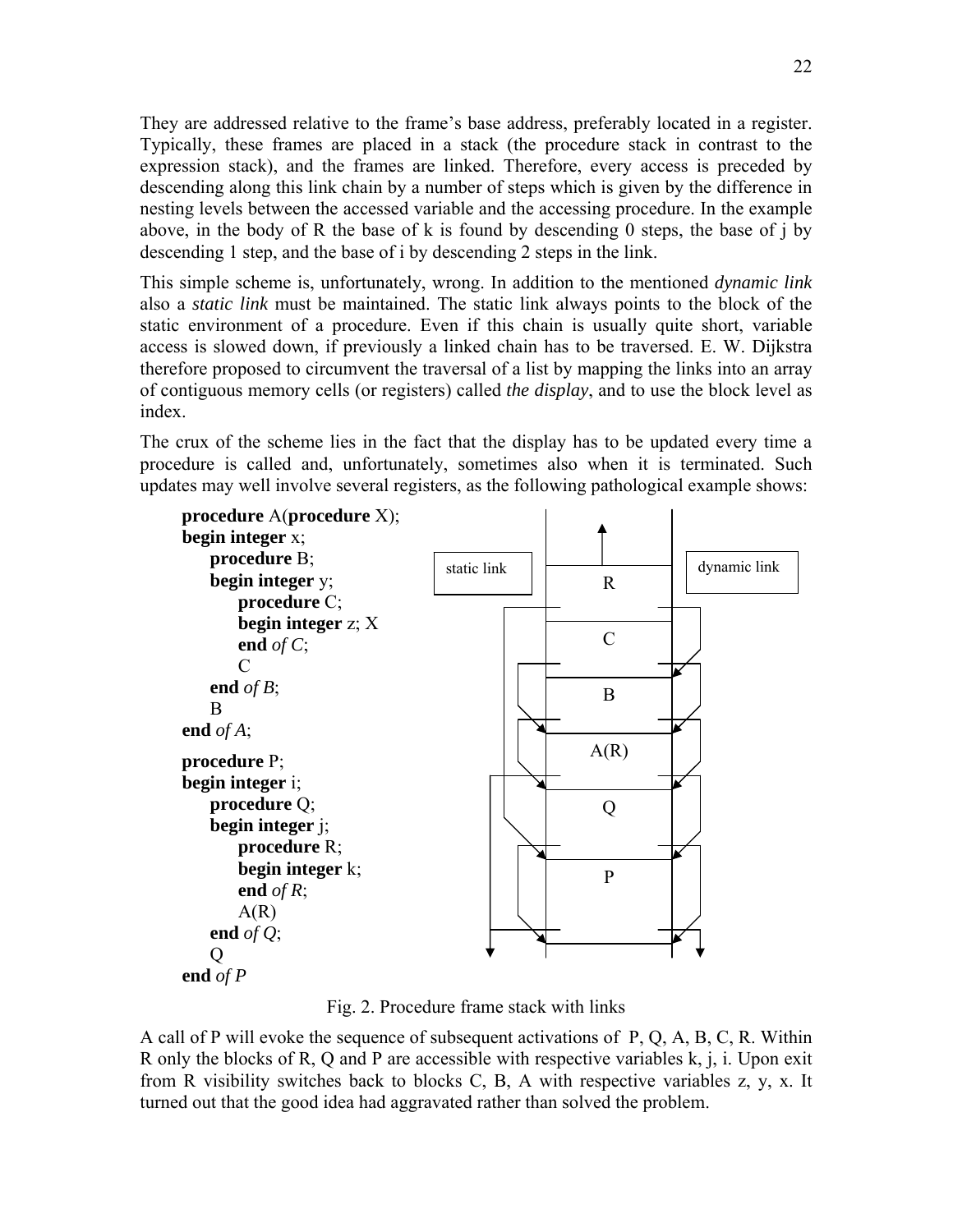It is indeed difficult to estimate in such complex situations, whether the introduction of a display makes programs more efficient due to faster memory access (no chain traversals), or whether it slows them down because of the overhead of display updates. This strongly depends on the frequency of variable access versus procedure call. In 1970 we had implemented Pascal for the CDC 6000 computer, and it occurred to the author that indeed procedure calls became slower and code longer due to the presence of a display. Therefore, we tried to do without display and found that the compiler itself had become faster and shorter. The display was a disputable idea.

However, as so often with "optimizations", the benefit varies among different programs. Obviously, the display does *not* affect at all programs without nested procedures. Indeed, we have here an optimization that seldom can be applied, as intermediate level variables are relatively rare. The Burroughs Algol compiler did not cater for such variables. All accesses had to be either global or strictly local. This was probably a good idea, also with respect to programming clarity.

The main lesson here is that when implementing an optimization facility, one must first find out whether it is worth while. Usually, it is worth while only for frequently used constructs.

### **5.4. Tree-structured symbol tables**

Compilers construct symbol tables. They are built up while processing declarations, and they are searched during the processing of statements. In languages that allow nested scopes, every scope is represented by its own table.

Traditionally these tables are binary trees in order to allow fast searching. Having also quietly followed this long-standing tradition, the author dared to doubt the benefit of trees when implementing the Oberon compiler. As soon as doubts occur, one is quickly convinced that tree structures are not worth while for local scopes. In the majority of cases, procedures contain a dozen or even fewer local variables. The use of a linked linear list is then both simpler and more effective.

In programs 30 and 40 years ago, most variables were declared globally. So perhaps a tree structure was justified for the global scope. In the meantime, however, skeptizism against the value of global variables had been on the rise. Modern programs do not feature many globals, and hence also in this place a tree structured table is hardly recommendable.

Modern programming systems are compositions of many modules, each of which probably contains some globals (mostly procedures), but not hundreds. The many globals of early programs have become distributed over many modules and are referenced not by a single identifier, but by a name combination M.x defining the initial search path.

The use of sophisticated data structures for symbol tables had evidently been a poor idea. Once we had even considered balanced trees!

### **5.5. Using wrong tools**

Using the wrong tools is obviously an intrinsically bad idea. The trouble is that often one discovers a tool's inadequacy only after having invested a substantial amount of effort to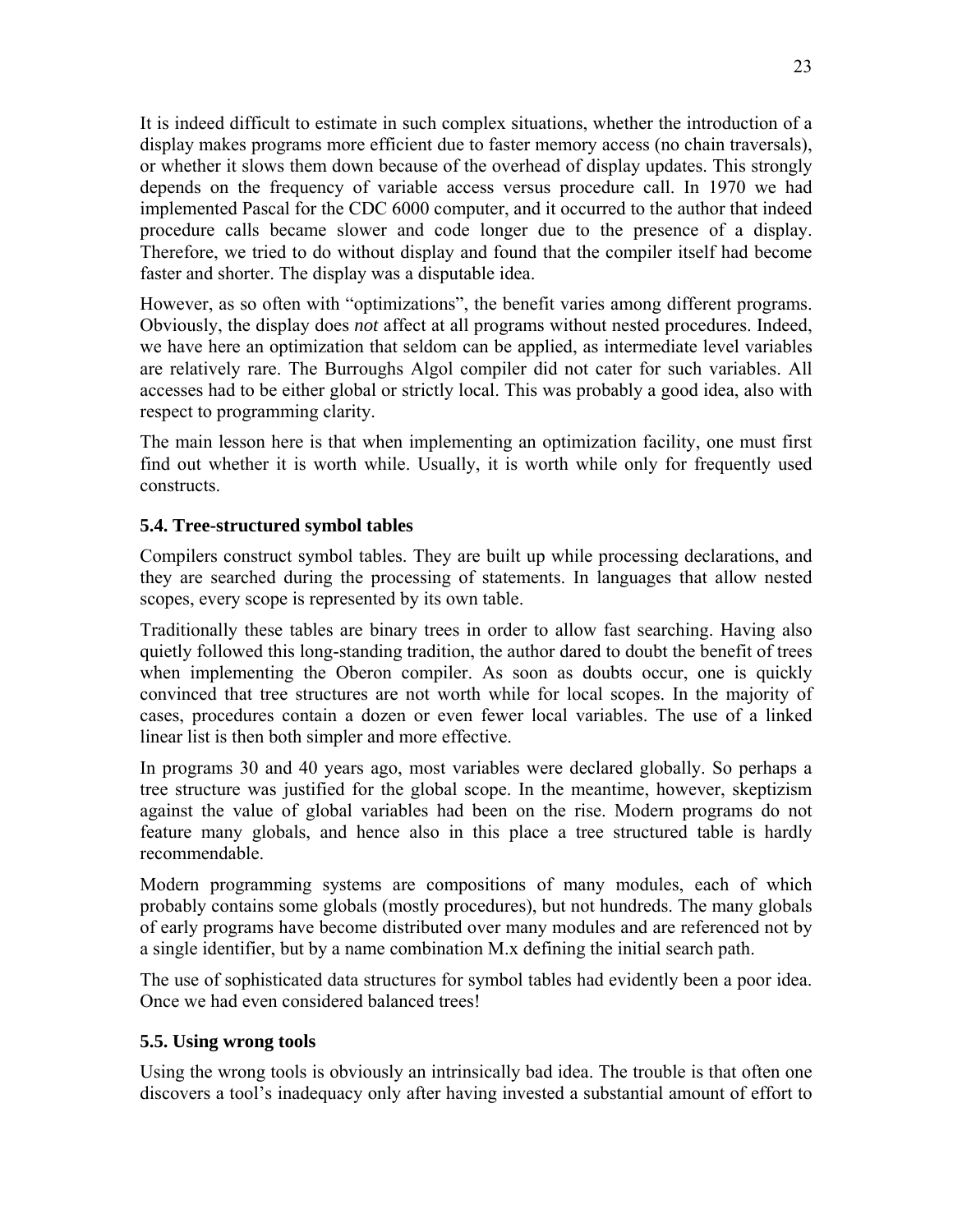build and understand it, and the tool thus having become "valuable". This happened to the author and his team when implementing the first Pascal compiler in 1969.

The tools available for writing programs were an assembler, a Fortran and an Algol compiler. The latter was so poorly implemented that we did not dare rely on it, and work with assembler code was considered dishonorable. There remained only Fortran.

Hence our naïve plans were to construct a compiler for a substantial subset of Pascal using Fortran, and when completed, to translate it into Pascal. Afterwards, the classical bootstrapping technique would be employed to complete, refine, and improve the compiler.

This plan, however, crashed in the face of reality. When step one was completed after about one man-year's labor, it turned out that translation of the Fortran code into Pascal was quite impossible. That program was so much determined by Fortran's features, or rather its lack of any, that there was no other option than to write the compiler afresh. Fortran did not feature pointers and records, and therefore symbol tables had to be squeezed into the unnatural form of arrays. Fortran did not feature recursive subroutines. Hence the complicated table-driven bottom-up parsing technique had to be used with syntax represented by arrays and matrices. In short, the advantages of Pascal could only be employed by a completely rewritten and restructured, new compiler.

This "incident" revealed, that the apparently easiest way is not always the right way, but that difficulties also have their benefits: This new compiler, written in Pascal, could not be tested during development, because no Pascal compiler was available yet. The whole program for compiling at least a very substantial subset of Pascal, had to be written without feedback from testing. This was an exercise that was extremely healthy, and it would be even more so today, in the era of quick trial and interactive error correction. After we believed that the compiler was "complete", one member of the team was banned to his home to translate the program into a syntax-sugared, low-level language, for which a compiler was available. He returned after two weeks of intensive labor, and a few days later the first test programs were compiled correctly by the compiler written in Pascal. The exercise of conscientious programming proved to have been extremely valuable. Never contain programs so few bugs, as when no debugging tools are available!

Thereafter, new versions, handling more and more of Pascal's constructs, and producing more and more refined code, could be obtained by bootstrapping. Immediately after the first bootstrap, we discarded the translation written in the auxiliary language. Its character had been much alike that of the ominous low-level language C, published a year later. After this experience, it was hard to understand that the software engineering community did not recognize the benefits of adopting a high-level, type-safe language instead of C.

### **5.6. Wizards**

We have discussed the great leaps forward in parsing technology originating in the 1960s. The results are ever-present since those years. Hardly anybody now constructs a parser by hand. Instead, one buys a parser generator and feeds it the desired syntax.

This brings us to the topic of automatic tools, now being called *wizards*. The idea is that they are to be considered as black boxes, and that the user would not have to understand their innards, as they were optimally designed and laid out by experts. The idea is that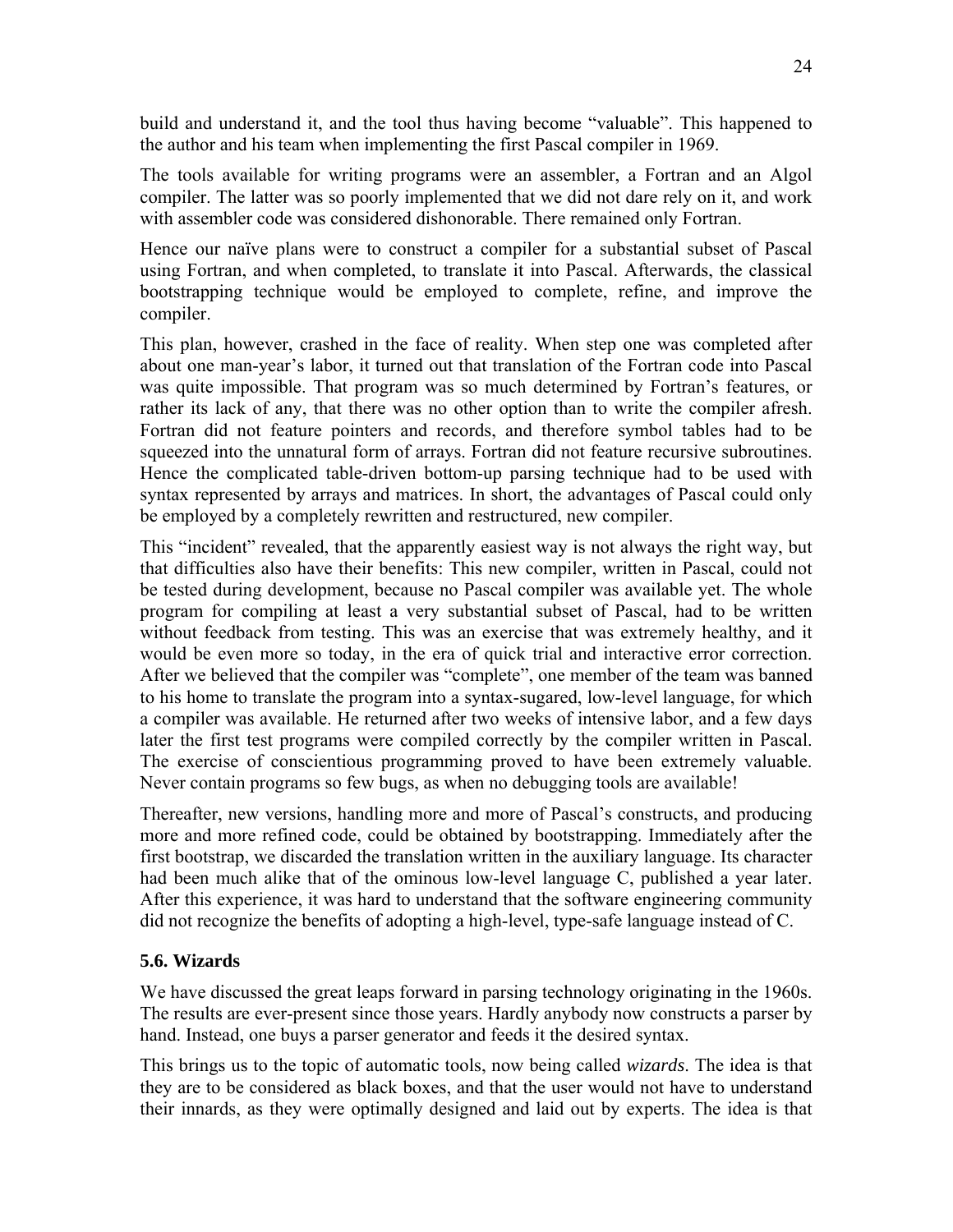they automate simple routine tasks, relieving computer users from bothering about them. Wizards supposedly help you – and this is the key – without your asking, as a faithful, devoted servant.

Although it would be unwise to launch a crusade against wonderful wizards, this author's experiences with wizards were largely unfortunate. He found it impossible to avoid confronting them in text editors. Worst are those wizards that constantly interfere with one's writing, automatically indenting and numbering lines when not desired, capitalizing certain letters and words at specific places, combining sequences of characters into some special symbol,  $\odot$ , automatically converting a sequence of minus signs into a solid line, etc. If at least they could easily be deactivated, but typically they are obstinate and immortal like devils. So much for clever *software for dummies*: a bad idea!

# **6. Programming paradigms**

### **6.1. Functional programming**

Functional languages had their origin in Lisp [2]. They have undergone a significant amount of development and change, and they have been used to implement small and large software systems. This author has always maintained a critical attitude towards such efforts. Why?

What is, or what characterizes a functional language? It has always appeared that it was their form, the fact that the entire program consists of function evaluations, nested, recursive, parametric, etc. Hence the term *functional*. However, the core of the idea is that functions inherently have *no state*. This implies that there are *no variables* and no assignments. The place of variables is taken by immutable function parameters, variables in the sense of mathematics. As a consequence, freshly computed values cannot be reassigned to the same variable, overwriting its old value. This is why repetion must be expressed with recursion. A data structure can at best be extended, but no change is possible in its old part. This yields an extremely high degree of storage recycling; a garbage collector is the necessary ingredient. An implementation without automatic garbage collection is unthinkable.

To postulate a state-less model of computation on top of a machinery whose most eminent characteristic is state, seems to be an odd idea, to say the least. The gap between model and machinery is wide, and therefore costly to bridge. No hardware support feature can wash this fact aside: It remains a bad idea for practice. This has in due time also been recognized by the protagonists of functional languages. They have introduced state (and variables) in various tricky ways. The purely functional character has thereby been compromised and sacrificed. The old terminology has become deceiving.

Looking back at the subject of functional programming, it appears that its truly relevant contribution was certainly not its lack of state, but rather its enforcement of clearly nested structures, and of the use of strictly local objects. This discipline can, of course, also be practiced using conventional, imperative languages, which have subscribed to the notions of nested structures, functions and recursion long ago. Of course, functional programming implies much more than avoiding **goto** statements. It also implies restriction to local variables, perhaps with the exception of very few global state variables. It probably also considers the nesting of procedures as undesirable. The B5000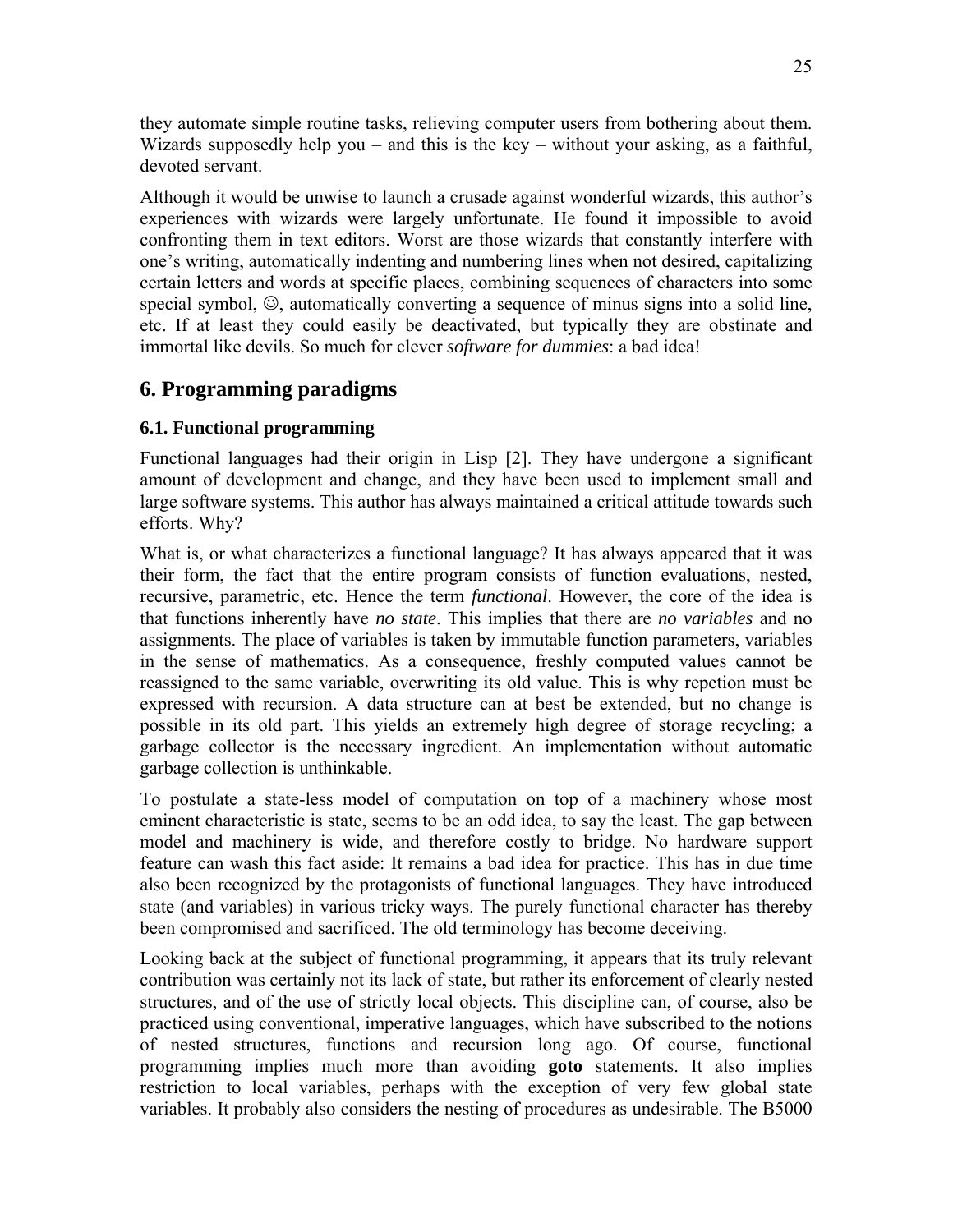computer apparently has been right, after all, in restricting access to strictly local and strictly global variables.

Are functional languages thus a category of their own merely due to terminology? Are their functions functions by form only, but not by substance? Or is the substance of the functional paradigm expressed by simply saying: "No side-effects"?

Many years ago, and with increasing frequency, it is claimed that functional languages are the best vehicle to introduce parallelism. It would be more to the point to say: To facilitate compilers to detect opportunities for parallelizing a program. After all, it is relatively easy to determine which parts of an expression may be evaluated concurrently. More important is that parameters of a called function may be evaluated concurrently, provided, of course, that side-effects are banned (which cannot occur in a truly functional language). As this may be true and perhaps of marginal benefit, this writer believes that a more effective way to let a system make good use of parallelism is provided by objectorientation, each object representing its own behaviour in the form of a "private" process.

### **6.2. Logic programming**

Another instance of programming paradigm that has received wide attention is that of logic programming. Actually, there is only a single well-known language representing this paradigm: Prolog. Its principal idea is that the specification of actions, such as assignment to variables, is replaced by the specification of predicates on states. If one or several of a predicate's parameters are left unspecified, the system searches for all possible argument values satisfying the predicate. This implies the existence of a search engine looking for solutions of logic statements. This mechanism is complicated, often time-consuming, and sometimes inherently unable to proceed without intervention. This, however, requires that the user must support the system by providing hints (cuts), and therefore must understand what is going on, must understand the process of logic inference, the very thing that he had been promised to be able to ignore.

One must suspect that an interesting intellectual exercise was sold to the public by raising great expectations. The community was in desperate need for ways to produce better, more reliable software, and was glad to hear of a possible panacea. But the promises never materialized. We sadly recall the exaggerated hopes that fueled the project of the Japanese Fifth Generation Computer, Prolog's inference machines. Large amounts of resources were sunk into it. That was an unwise and now forgotten idea.

### **6.3. Object-oriented programming**

In contrast to functional and logic programming, object-oriented programming (OOP) rests on the same priciples as conventional, procedural programming. Its character is imperative. A process is described as a sequence of transformations of a state. The novelty is the partitioning of a global state into individual *objects*, and the association of the state transformers (called *methods*) with the object itself. The objects are seen as the actors, causing other objects to alter their state by sending *messages* to them. The description of an object template is called a *class* definition.

This paradigm closely reflects the structure of systems "in the real world", and it is therefore well suited to model complex systems with complex behaviour. Not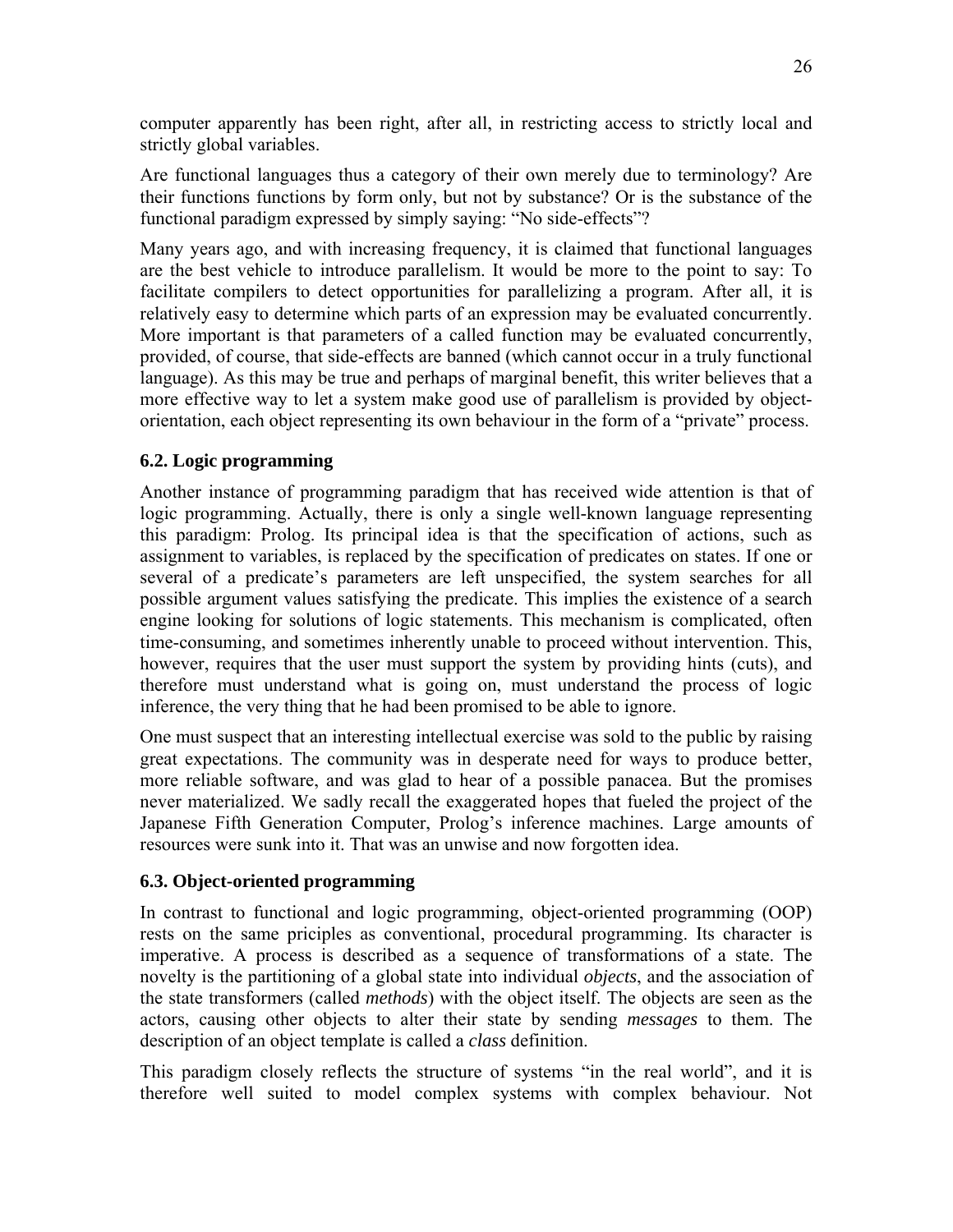surprisingly, oop has its origins in the field of system simulation (Simula, Dahl and Nygaard, 1966). Its success in the field of software system design speaks for itself. Its career started with the language Smalltalk [5] and continued with Object-Pascal, C++, Eiffel, Oberon, Java, C#. The original Smalltalk implementation provided a convincing example of its suitability. It was the first to feature windows, menues, buttons and icons, perfect examples of (visible) objects in the sense outlined above. These examples were the carriers to success and wide acceptance. The direct modelling of actors diminished the importance of proving program correctness analytically, because the original specification is one of behaviour, rather than a static input-output relationship.

Nevertheless, the careful observer may wonder, where the core of the new paradigm would hide, what was the essential difference to the traditional view of programming. After all, the old cornerstones of procedural programming reappear, albeit embedded in a new terminology: Objects are records, classes are types, methods are procedures, and sending a method is equivalent to calling a procedure. True, records now consist of data fields and, in addition, methods; and true, the feature called *inheritance* allows the construction of heterogeneous data structures, useful also without object-orientation. Was this change of terminology expressing an essential paradigm shift, or was it a vehicle for gaining attention, a "sales trick"?

## **7. Concluding remarks**

A collection of ideas has been presented, stemming from a wide spectrum of computing science, and having been widely acclaimed at their time. For various reasons a closer inspection reveals certain weaknesses. Some of the ideas are hardly relevant now, due to changes and advances in the underlying technology, some others have been clever ideas solving a local problem no longer important, and some have received attention and success for various non-technical reasons.

We believe that we can learn not only from bad ideas and past mistakes, but even more from good ideas, analysing them from the distance of time. This collection of topics may appear as accidental, and it is certainly incomplete. Also, it is written from an individual's perspective, with the feeling that Computing Science would benefit from more frequent analysis, critique, particularly self-critique. After all, thorough self-critique is the hallmark of any subject claiming to be a science.

#### **References**

- 1. P. Naur (Ed). Report on the Algorithmic Language ALGOL 60. *Comm. ACM 3* (May 1960), 299-314.
- 2. J. McCarthy. Recursive Functions of symbolic Expressions and their Computation by Machine. *Comm. ACM 5,* (1962)
- 3. D. E. Knuth. The Remaining Trouble Spots in ALGOL 60. *Comm. ACM 10* (Oct. 1967), 611-618.
- 4. N. Wirth. *Programming in Modula-2.* Springer-Verlag, 1982.
- 5. A. Goldberg and D. Robson. *Smalltalk-80: The Language and its Implementation.* Addison-Wesley, 1983.